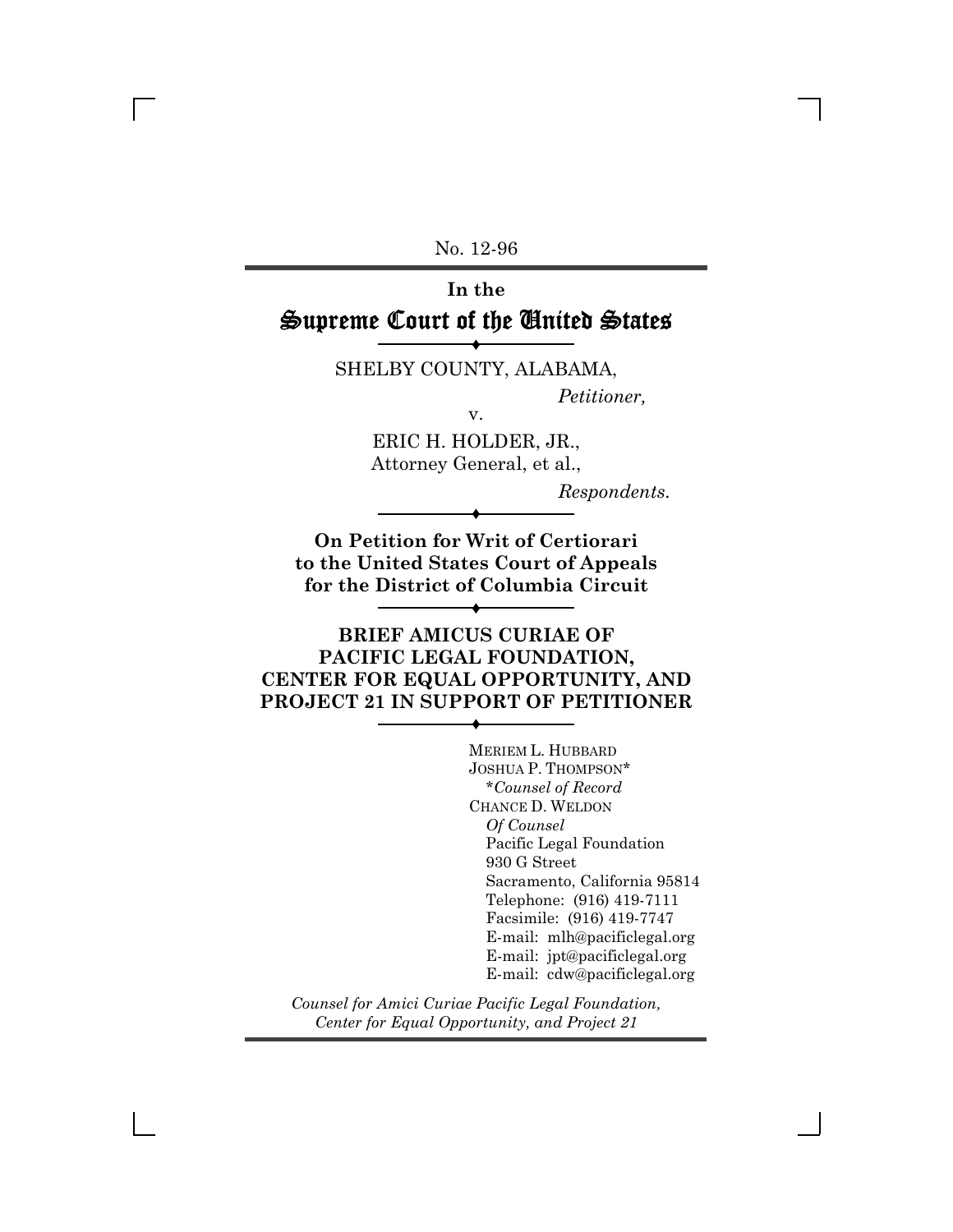# **QUESTION PRESENTED**

Whether Congress's decision in 2006 to reauthorize Section 5 of the Voting Rights Act exceeded its authority under the Fifteenth Amendment to the United States Constitution.

## i

 $\overline{\Gamma}$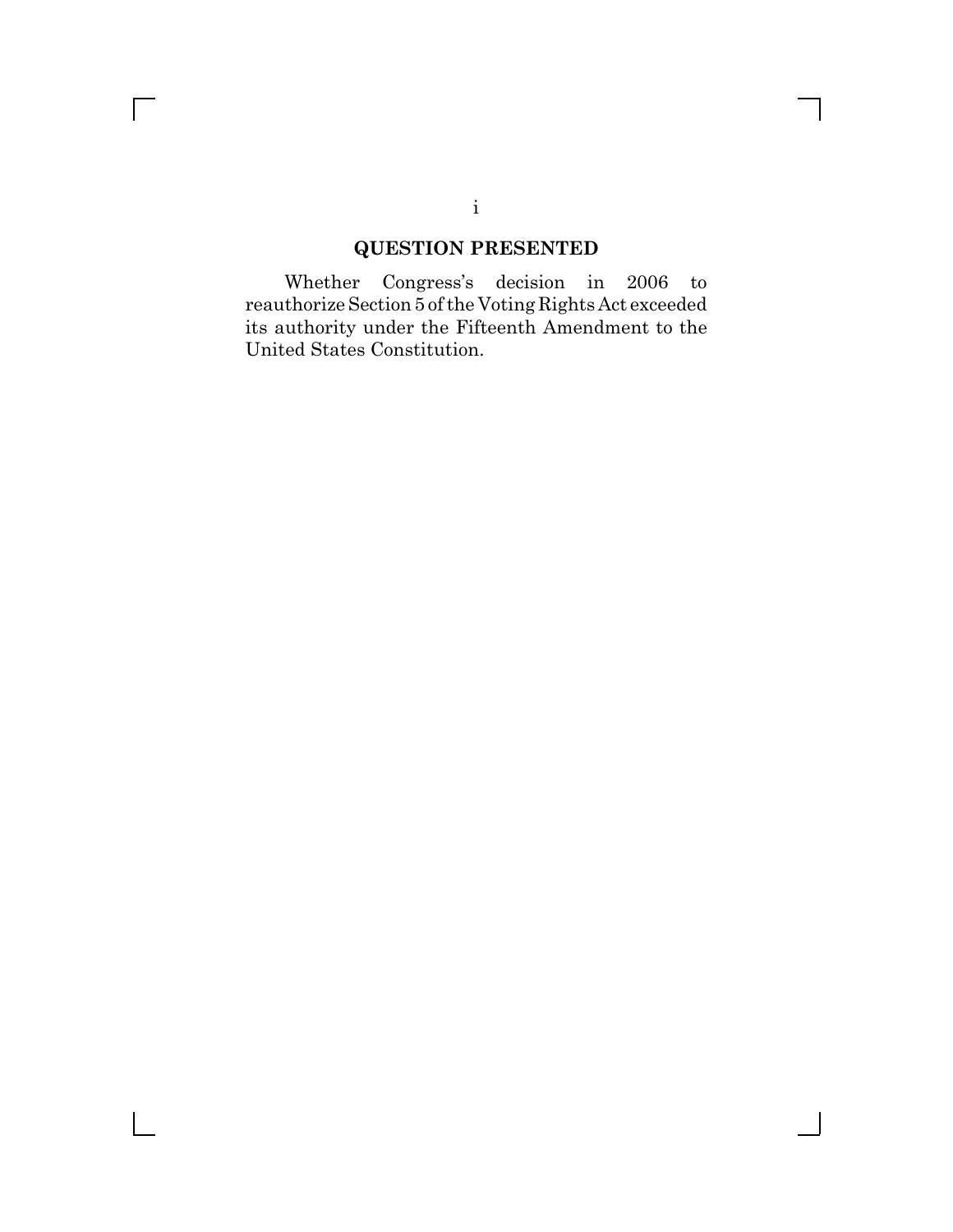# **TABLE OF CONTENTS**

| QUESTION PRESENTED                                                                                                                                                                                   |
|------------------------------------------------------------------------------------------------------------------------------------------------------------------------------------------------------|
| TABLE OF AUTHORITIES  iii                                                                                                                                                                            |
| INTEREST OF AMICI CURIAE  1                                                                                                                                                                          |
| <b>INTRODUCTION AND SUMMARY OF</b><br>REASONS TO GRANT THE PETITION  3                                                                                                                               |
|                                                                                                                                                                                                      |
| THE COURT SHOULD GRANT<br>I.<br><b>CERTIORARI BECAUSE SECTION 5</b><br><b>IMPOSES SIGNIFICANT BURDENS</b><br>ON FEDERALISM AND STATE<br>SOVEREIGNTY THAT MUST BE<br><b>JUSTIFIED BY CONTEMPORARY</b> |
| Conditions in the South No Longer<br>$\mathbf{A}$<br>Justify Blanket Section 5 Coverage  6                                                                                                           |
| B. Section 5's Coverage Formula<br>Places Great Strain on States and<br>Municipalities and Raises Significant<br>Tenth Amendment Concerns  9                                                         |
| $\prod$ .<br>THE COURT SHOULD<br>GRANT CERTIORARI BECAUSE<br>THE "EFFECTS TEST" OF SECTION 5<br>RAISES SERIOUS EQUAL PROTECTION<br><b>CONCERNS THAT SHOULD</b><br>BE ADDRESSED BY THIS COURT  13     |
| CONCLUSION $\ldots \ldots \ldots \ldots \ldots \ldots \ldots \ldots \ldots$                                                                                                                          |

ii

 $\overline{\Gamma}$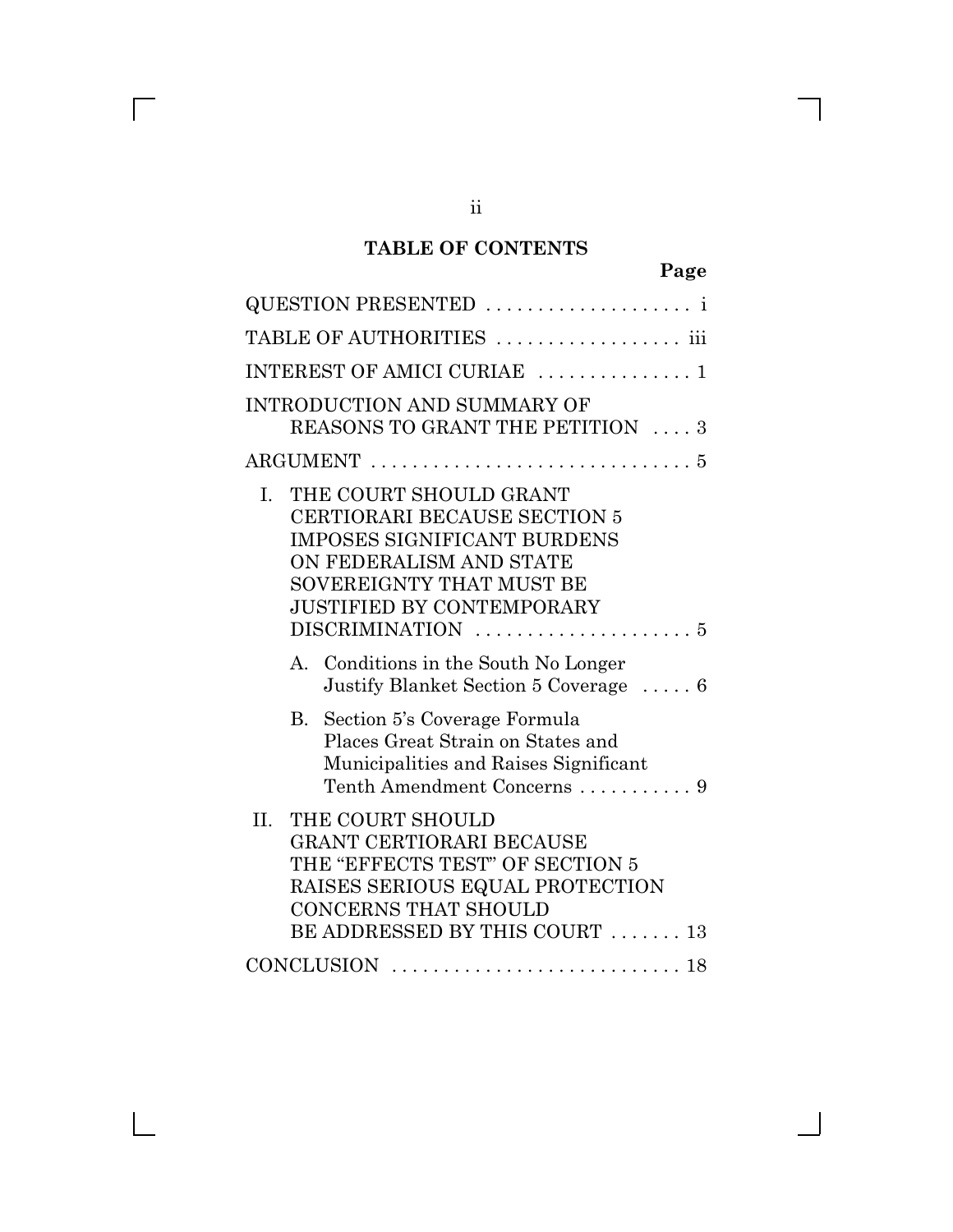# **TABLE OF AUTHORITIES**

**Page**

# **Cases**

| Adarand Constructors, Inc. v. Pena,                                                                              |
|------------------------------------------------------------------------------------------------------------------|
|                                                                                                                  |
| <i>Bartlett v. Strickland,</i> 556 U.S. 1 (2009)  1-2                                                            |
|                                                                                                                  |
| Carrington v. Rash, 380 U.S. 89 (1965)  11                                                                       |
| <i>Chisom v. Roemer</i> , 501 U.S. 380 $(1991)$ 1-2                                                              |
| City of Boerne v. Flores,                                                                                        |
| City of Mobile, Alabama v. Bolden,                                                                               |
| City of Richmond v. J. A. Croson Co.,                                                                            |
| City of Rome v. United States,                                                                                   |
| Hirabayashi v. United States,                                                                                    |
| Houston Lawyers' Ass'n v. Attorney Gen. of Tex.,                                                                 |
| <i>Johnson v. De Grandy</i> , 512 U.S. 997 (1994) $\ldots \ldots 8$                                              |
| LaRoque v. Holder,<br>679 F.3d 905 (D.C. Cir. 2012)  1, 5, 14, 18                                                |
| League of United Latin Am. Citizens (LULAC)<br>v. Perry, 548 U.S. 399 (2006) $\ldots \ldots \ldots \ldots 2, 17$ |

iii

 $\overline{\Gamma}$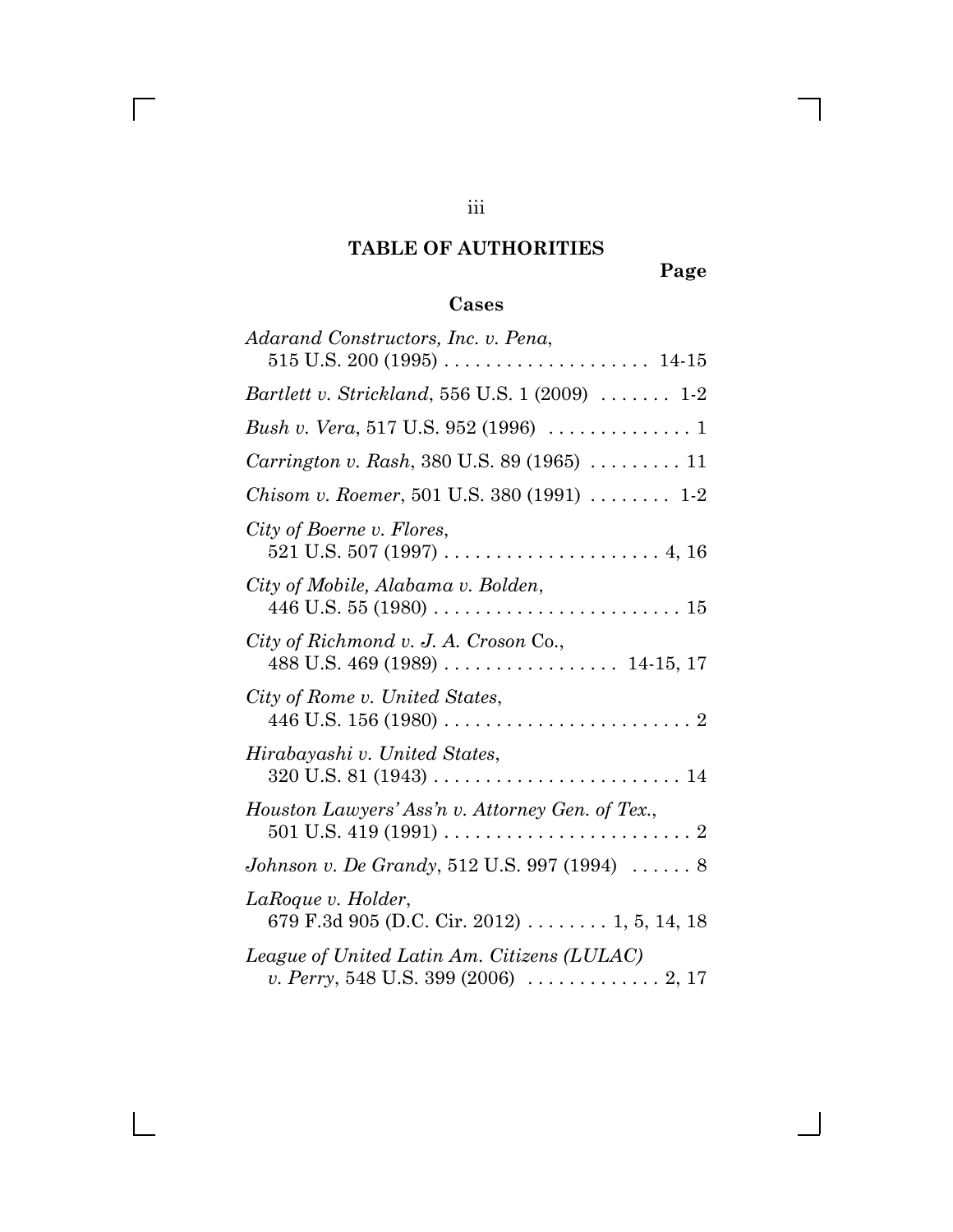iv

 $\sqrt{ }$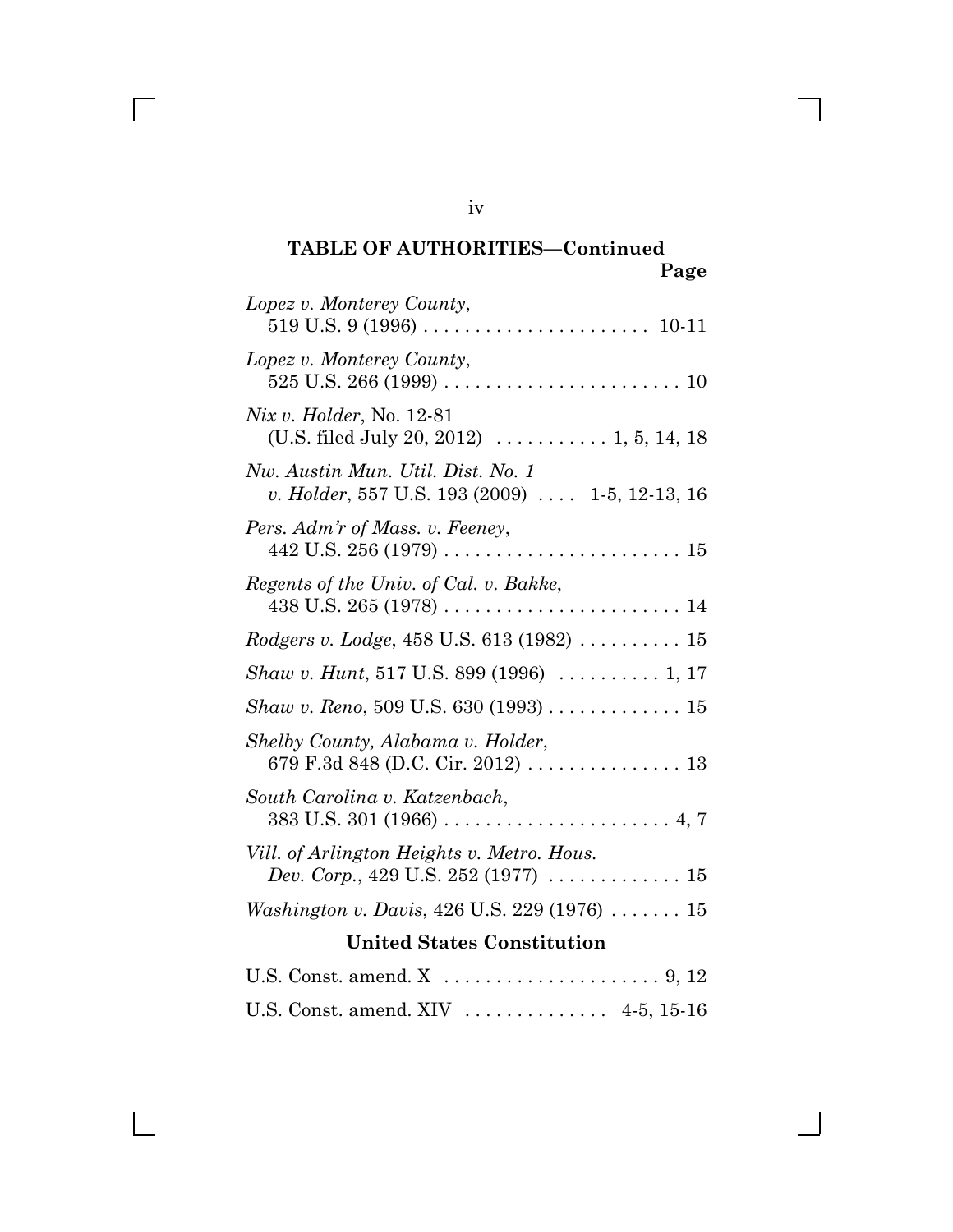| U.S. Const. amend. XV  4, 7, 13, 15-17                                                                                                                                                                  |
|---------------------------------------------------------------------------------------------------------------------------------------------------------------------------------------------------------|
| <b>California Constitution</b>                                                                                                                                                                          |
|                                                                                                                                                                                                         |
| <b>United States Statutes</b>                                                                                                                                                                           |
| $42 \text{ U.S.C.} \S 1973b(b) \ldots \ldots \ldots \ldots \ldots \ldots \ldots \ldots 11$                                                                                                              |
|                                                                                                                                                                                                         |
| <b>United States Regulation</b>                                                                                                                                                                         |
|                                                                                                                                                                                                         |
| <b>Rules of Court</b>                                                                                                                                                                                   |
|                                                                                                                                                                                                         |
|                                                                                                                                                                                                         |
|                                                                                                                                                                                                         |
| <b>Miscellaneous</b>                                                                                                                                                                                    |
| 35 Fed. Reg. 12354 (July 24, 1980)  11                                                                                                                                                                  |
|                                                                                                                                                                                                         |
| Clegg, Roger & Chavez, Linda,<br>An Analysis of the Reauthorized Sections 5<br>and 203 of the Voting Rights Act of 1965:<br>Bad Policy and Unconstitutional,<br>5 Geo. J.L. & Pub. Pol'y 561 (2007)  17 |
| Clegg, Roger, The Future of the Voting Rights<br>Act after Bartlett and NAMUDNO,<br>2008-09 Cato Sup. Ct. Rev. 35 (2009)  14                                                                            |

v

 $\overline{\Gamma}$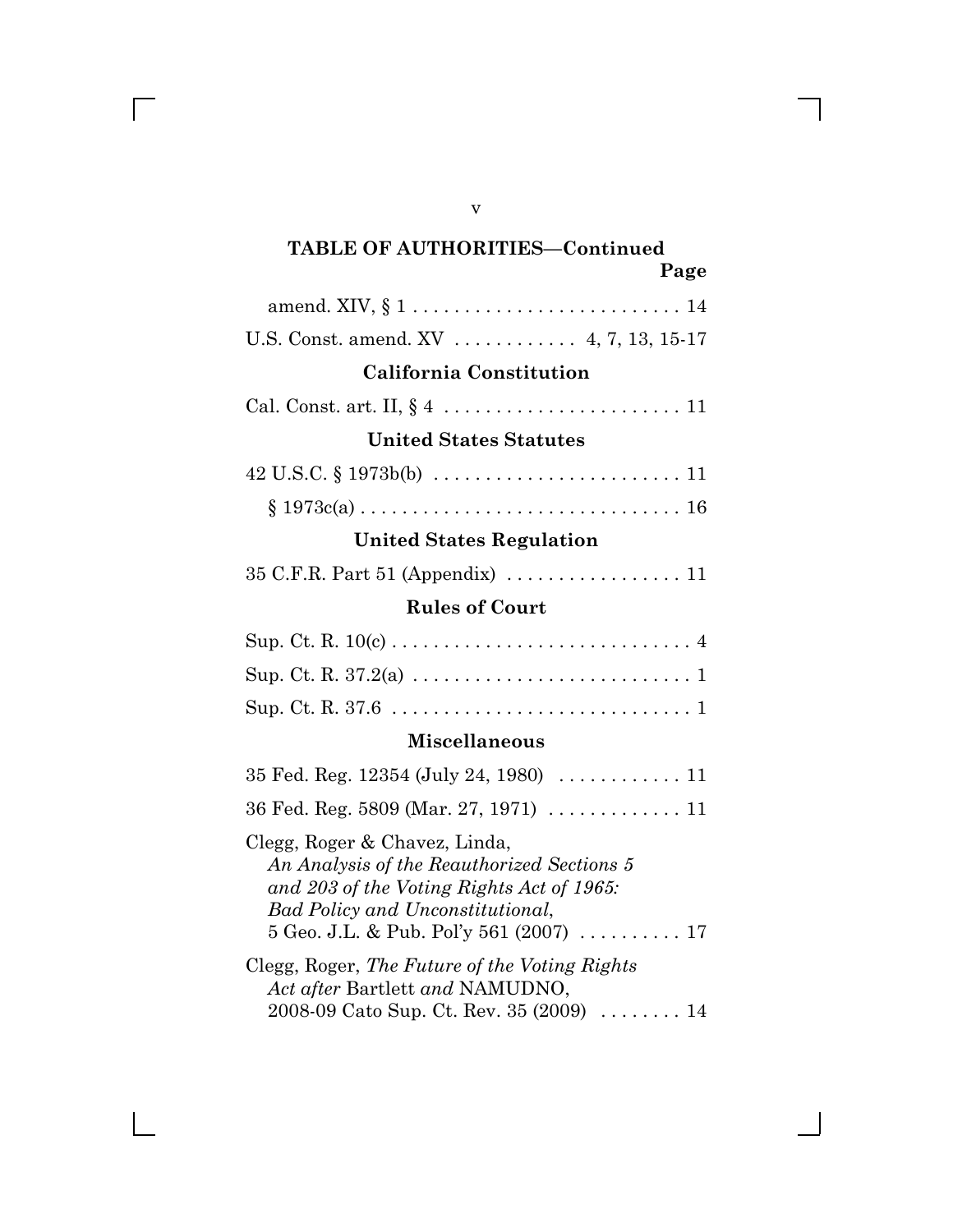| H.R. Rep. No. 89-439,                                                                                                                                                                                                                                                                                                 |
|-----------------------------------------------------------------------------------------------------------------------------------------------------------------------------------------------------------------------------------------------------------------------------------------------------------------------|
| Hearings on H.R. 4249, Before Subcomm.<br>No. 5 of the House Comm. on the Judiciary,<br>91st Cong., 1st Sess. 92-93 (1969) $\ldots \ldots \ldots \ldots$ 7                                                                                                                                                            |
| Issacharoff, Samuel, et al.,<br>The Law of Democracy: Legal Structure<br>of the Political Process (2d ed. 2002) $\ldots \ldots \ldots 6$                                                                                                                                                                              |
| Issacharoff, Samuel, Is Section 5 of the Voting<br>Rights Act a Victim of Its Own Success?,<br>104 Colum. L. Rev. 1710 (2004) $\ldots \ldots \ldots \ldots$ .                                                                                                                                                         |
| Persily, Nathaniel, Options and Strategies for<br>Renewal of Section 5 of the Voting Rights Act,                                                                                                                                                                                                                      |
| Persily, Nathaniel, The Promise and<br>Pitfalls of the New Voting Rights Act,                                                                                                                                                                                                                                         |
| Pildes, Richard H., Political Avoidance,<br>Constitutional Theory, and the VRA,<br>117 Yale L.J. Pocket Part 148 (2007)  8-9, 12                                                                                                                                                                                      |
| Pildes, Richard H., The Future of Voting Rights<br>Policy: From Anti-Discrimination to the<br><i>Right to Vote</i> , 49 How. L.J. 741 (2006) 3, 12                                                                                                                                                                    |
| The National Commission on the Voting Rights<br>Act, Protecting Minority Voters: The Voting<br>Rights Act at Work 1982-2005 (Feb. 2006),<br><i>available at http://www.lawyerscommittee.org/</i><br>admin/voting_rights/documents/files/0023.pdf<br>(last visited Aug. 21, 2012) $\ldots \ldots \ldots \ldots \ldots$ |

vi

 $\overline{\Gamma}$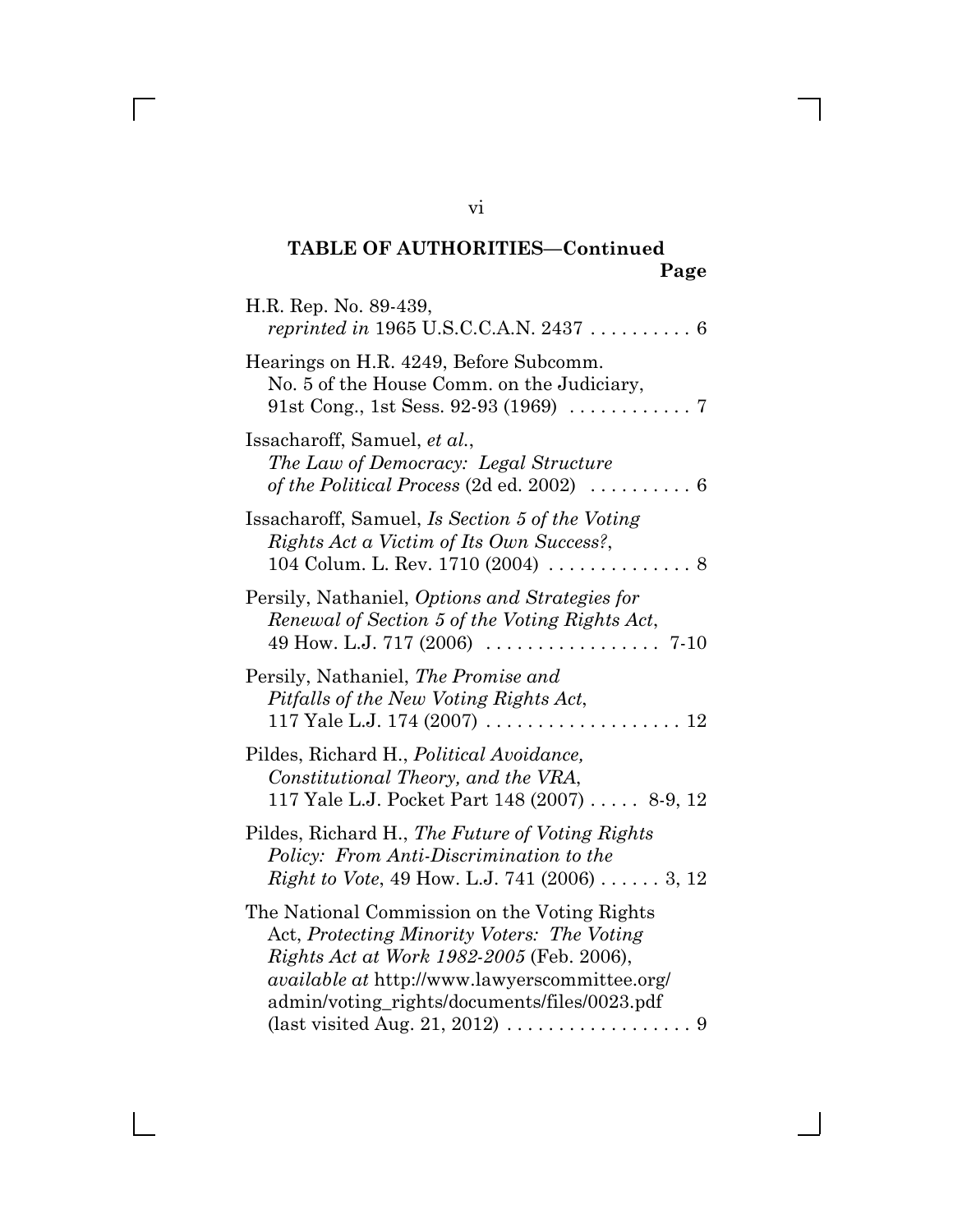Thernstrom, Abigail, *Section 5 of the Voting Rights Act: By Now, a Murky Mess*, 5 Geo. J.L. & Pub. Pol^y 41 (2007) . . . . . . . . . . 6-7

Thernstrom, Abigail, *Voting Rights and Wrongs: The Quest for Racially Fair Elections* (2009) ....3

U.S. Dep^t of Justice, Civil Rights Div., Voting Section Home Page, *Section 5 Covered Jurisdictions*, *available at* http://www.justice.gov/crt/about/vot/sec\_5/ covered.php (last visited Aug. 21, 2012) . . . . . . 10

vii

 $\Box$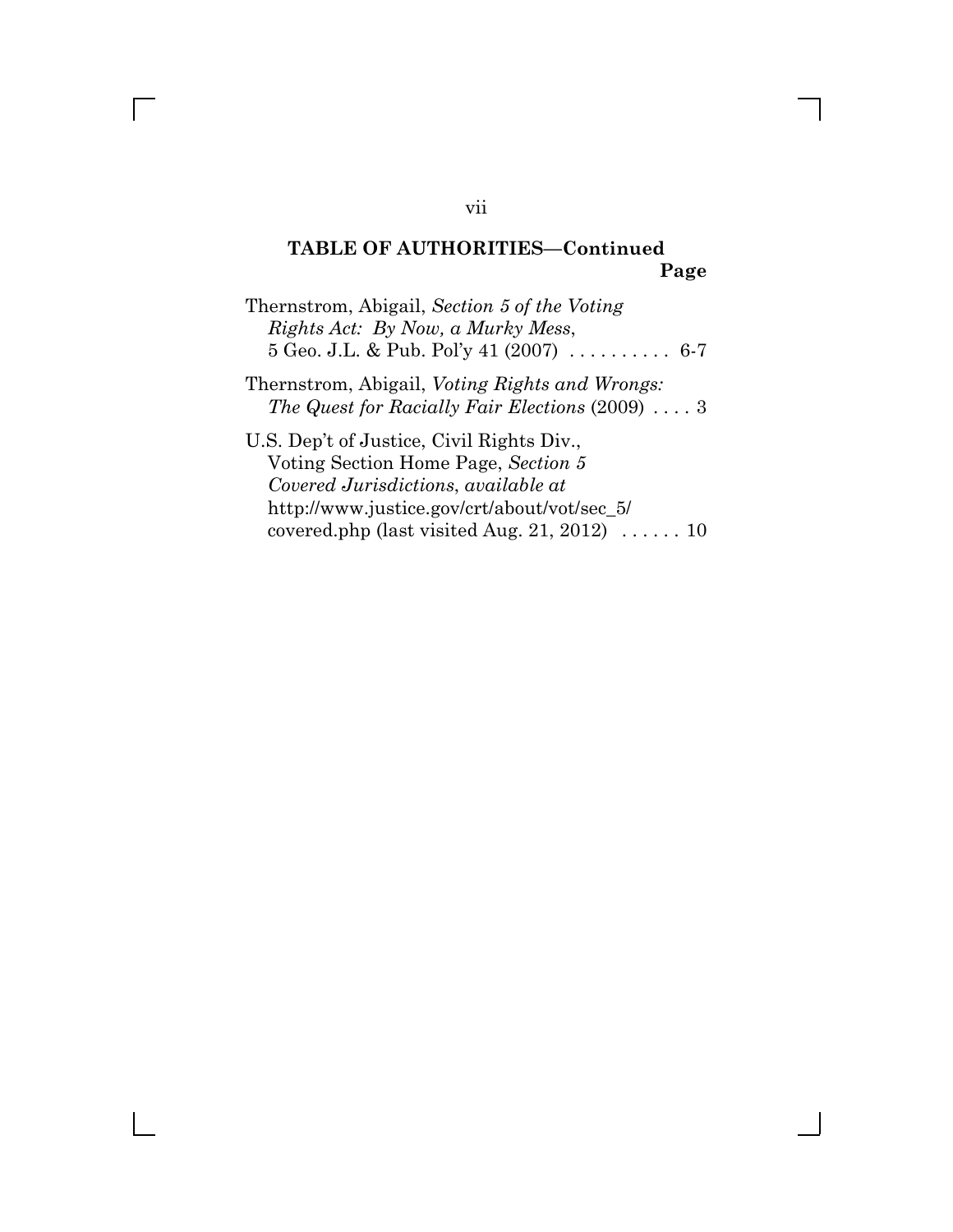#### **INTEREST OF AMICI CURIAE**

Pacific Legal Foundation (PLF), the Center for Equal Opportunity (CEO), and Project 21 respectfully submit this brief amicus curiae in support of Petitioner Shelby County.<sup>1</sup> For the reasons set forth in this brief, PLF, CEO, and Project 21 also support the Petitioner and the grant of certiorari in the companion case, *LaRoque v. Holder*, 679 F.3d 905 (D.C. Cir. 2012), *petition for cert. filed*, *sub nom.*, *Nix v. Holder* (U.S. July 20, 2012) (No. 12-81).

PLF is a nonprofit, tax-exempt corporation organized under the laws of the State of California for the purpose of engaging in litigation in matters affecting the public interest. PLF participated as amicus curiae in this Court in numerous cases relevant to this case. PLF submits this brief because it believes its public policy perspective and litigation experience in the area of voting rights will provide an additional viewpoint with respect to the issues presented. PLF participated as amicus curiae in past Voting Rights Act cases such as *Nw. Austin Mun. Util. Dist. No. 1 v. Holder*, 557 U.S. 193 (2009); *Bartlett v. Strickland*, 556 U.S. 1 (2009); *Bush v. Vera*, 517 U.S. 952 (1996); *Shaw v. Hunt*, 517 U.S. 899 (1996); *Chisom v. Roemer*, 501

<sup>1</sup> Pursuant to this Court's Rule 37.2(a), all parties have consented to the filing of this brief. Counsel of record for all parties received notice at least 10 days prior to the due date of the Amicus Curiae's intention to file this brief. Letters evidencing such consent have been filed with the Clerk of the Court.

Pursuant to Rule 37.6, Amicus Curiae affirms that no counsel for any party authored this brief in whole or in part, and no counsel or party made a monetary contribution intended to fund the preparation or submission of this brief. No person other than Amicus Curiae, its members, or its counsel made a monetary contribution to its preparation or submission.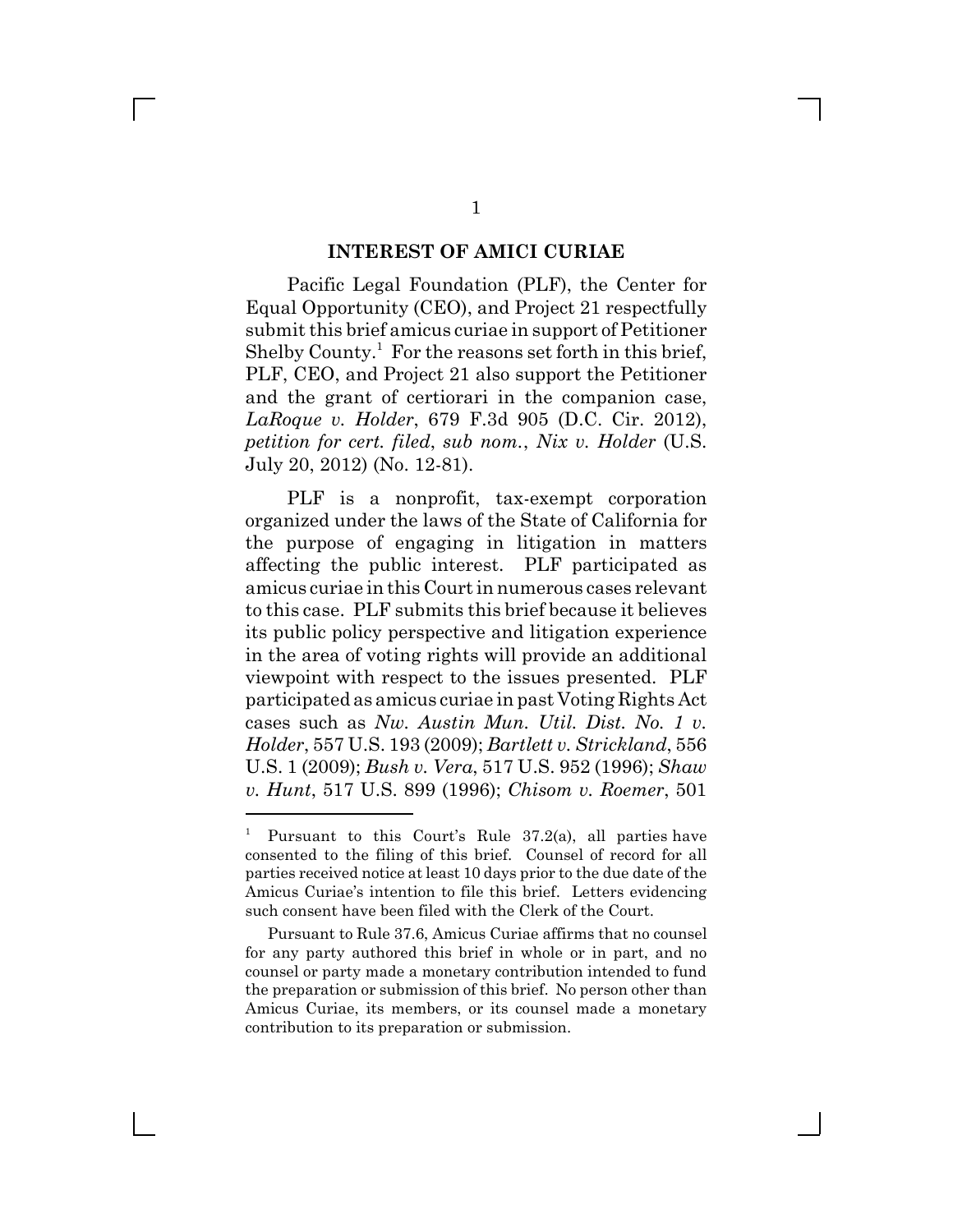U.S. 380 (1991); *Houston Lawyers' Ass'n v. Attorney Gen. of Tex.*, 501 U.S. 419 (1991); and *City of Rome v. United States*, 446 U.S. 156 (1980).

CEO is a nonprofit research and educational organization devoted to issues of race and ethnicity, such as civil rights, bilingual education, and immigration and assimilation. CEO supports color blind public policies and seeks to block the expansion of racial preferences and to prevent their use in, for instance, employment, education, and voting. CEO has participated as amicus curiae in past Voting Rights Act cases, such as *Nw. Austin Mun. Util. Dist. No. 1 v. Holder*, 557 U.S. 193; *Bartlett v. Strickland*, 556 U.S. 1; and *League of United Latin Am. Citizens (LULAC) v. Perry*, 548 U.S. 399 (2006). In addition, officials from CEO testified before Congress several times during the 2006 reauthorization of the Voting Rights Act.

Project 21, the National Leadership Network of Black Conservatives, is an initiative of The National Center for Public Policy Research to promote the views of African-Americans whose entrepreneurial spirit, dedication to family, and commitment to individual responsibility have not traditionally been echoed by the nation's civil rights establishment. Project 21 participated as amicus curiae in *Nw. Austin Mun. Util. Dist. No. 1 v. Holder*, 557 U.S. 193, and *Bartlett v. Strickland*, 556 U.S. 1. Project 21 participants seek to make America a better place for African-Americans, and all Americans, to live and work.

Amici Curiae have a substantial interest in preventing the racial segregation and gerrymandering of voting districts that is the result of Section 5^s intrusiveness into traditional state functions. Amici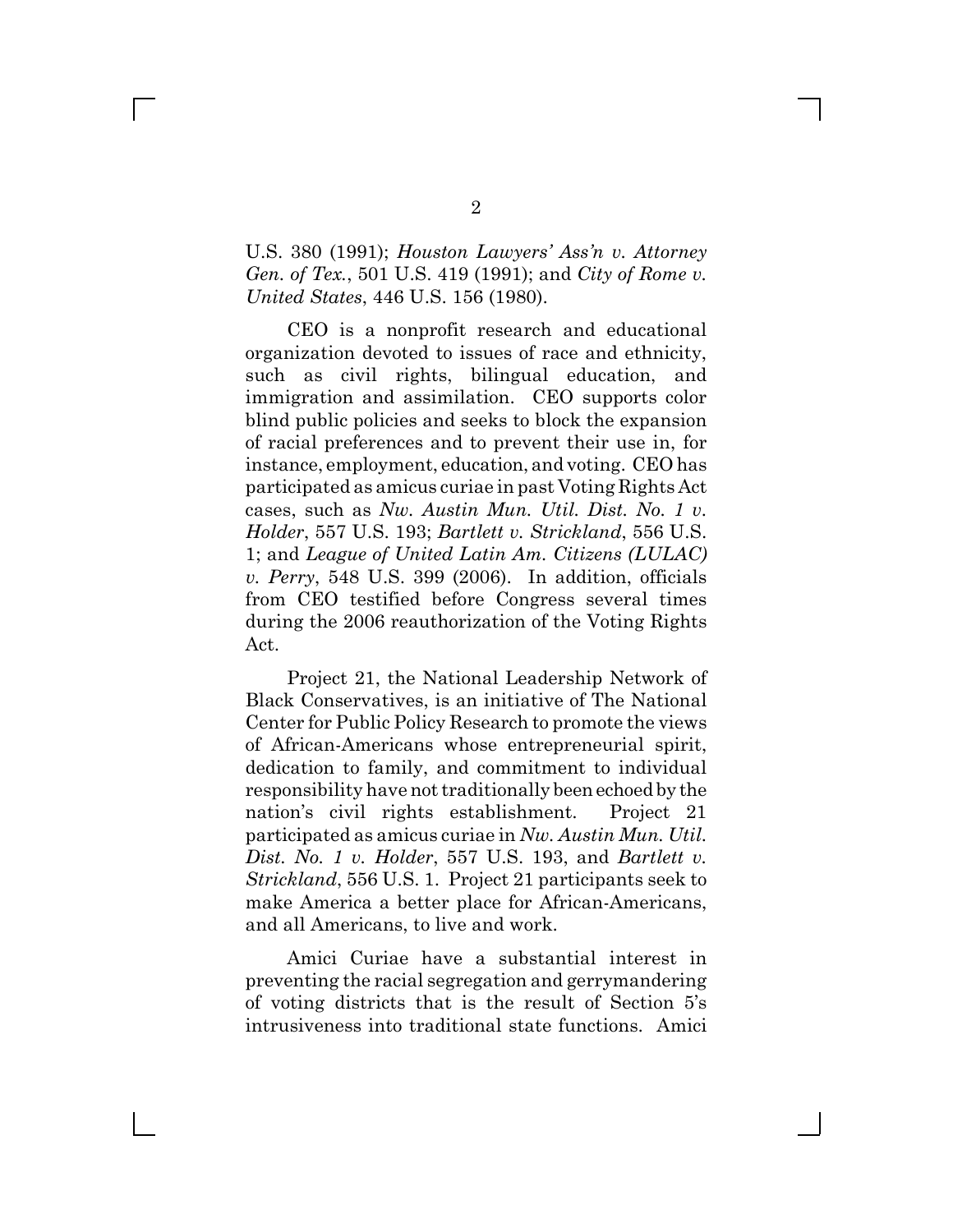will show that the 2006 enactment extending the preclearance requirements of Section 5 of the Voting Rights Act should be reviewed by this Court.

#### **INTRODUCTION AND SUMMARY OF REASONS TO GRANT THE PETITION**

It is undeniable that America has come a long way since 1964 when "the majority of blacks remained unable to cast a ballot in almost every southern state." Abigail Thernstrom, *Voting Rights and Wrongs: The Quest for Racially Fair Elections* 4 (2009). It is equally undeniable that the strides America has made in eradicating the rampant discrimination in southern voting is, in part, attributable to the historic Voting Rights Act of 1965. *Nw. Austin*, 557 U.S. at 201. Today, for many Americans, it is difficult to imagine that forty-seven years ago, state and local governments deliberately disenfranchised blacks in the Deep South, and that the federal government enacted "the most" aggressive assertion of federal power over voting issues since the Civil War and Reconstruction"—the Voting Rights Act of 1965 (Act)—to end it. Richard H. Pildes, *The Future of Voting Rights Policy: From Anti-Discrimination to the Right to Vote*, 49 How. L.J. 741, 745 (2006).

The Act, as originally enacted, allowed the Attorney General to deploy federal examiners to the South to take over state and local voter-registration functions. Adopted as an extreme temporary measure, Section 5 of the Act required every political subdivision targeted by the Act to obtain permission from the federal government before any change to election procedures, no matter how minor, could take place. Today, Section 5 continues to place only certain state and local governments under a form of federal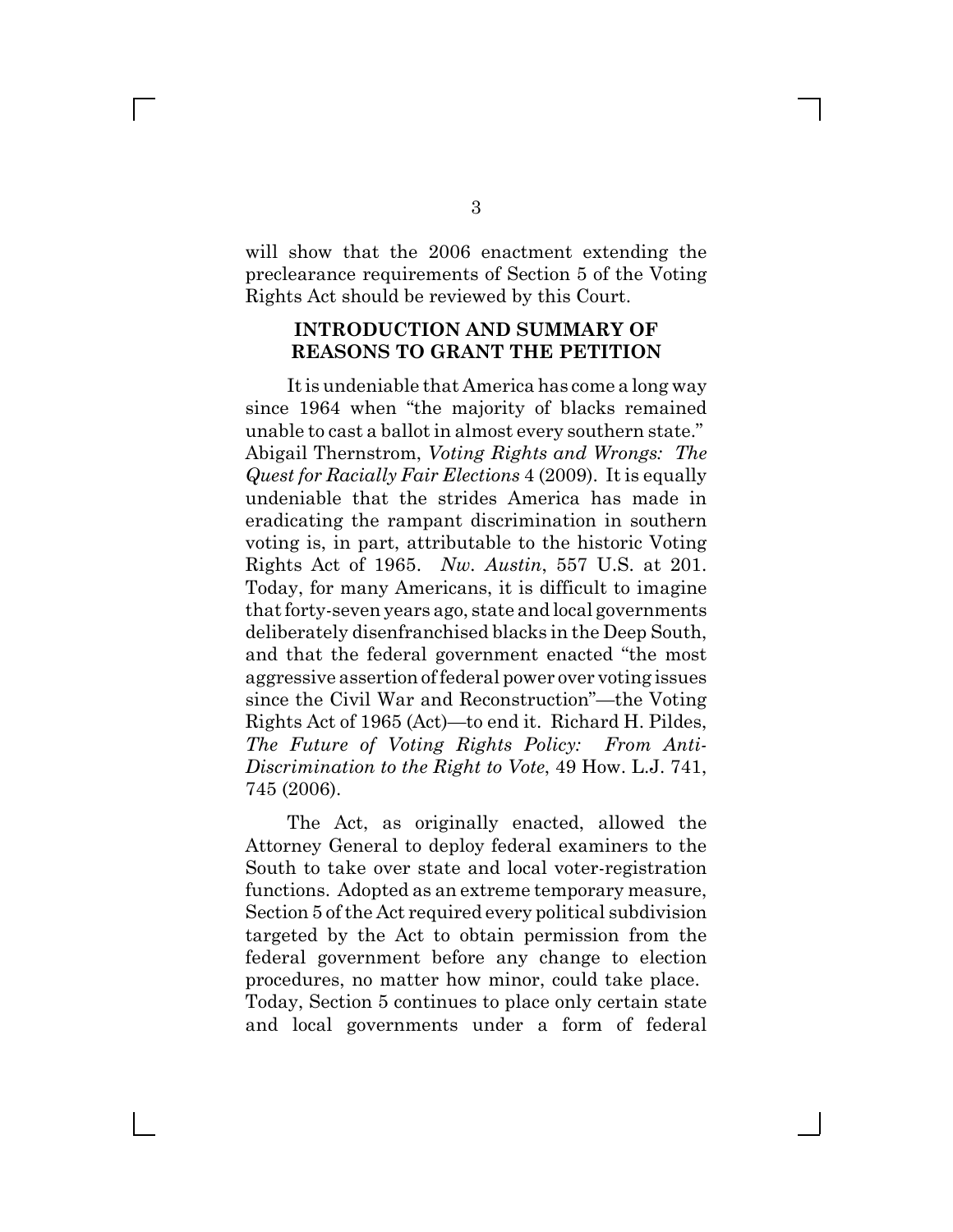receivership, often without rhyme or reason. However, the "insidious and pervasive evil" of racism in the Deep South, which once justified Section 5's uniquely burdensome remedy, has greatly diminished. *See South Carolina v. Katzenbach*, 383 U.S. 301, 309  $(1966)$  (describing the "insidious and pervasive evil" in parts of the South); *Nw. Austin*, 557 U.S. at 202 (noting that conditions have "unquestionably improved").

"Past success alone, however, is not adequate justification to retain [Section 5]." Nw. Austin, 557 U.S. at 202. In *City of Boerne v. Flores*, 521 U.S. 507, 519-20 (1997), this Court explained that for Congress^s remedial authority under the Fourteenth and Fifteenth Amendments there must be a congruence and proportionality between the injury to be prevented and the means adopted to that end. Section 5's "current burdens" must be adapted to its "current needs." Nw. *Austin*, 557 U.S. at 203. But Section 5, which was designed as a *temporary* measure to combat the extensive intentional voting discrimination pervasive throughout the Deep South, can no longer be seen as a congruent or proportional means to alleviate that now largely eradicated discrimination.

This Court should grant certiorari because the lower court "decided an important question of federal law that has not been, but should be, settled by this Court." Sup. Ct. R.  $10(c)$ . Section 5 dramatically changes the way states and local jurisdictions relate to the federal government. It imposes real and substantial costs on "state sovereignty" thereby raising significant "federalism concerns." Nw. Austin, 557 U.S. at 203. Its coverage formula lacks rhyme or reason placing municipalities and states at odds with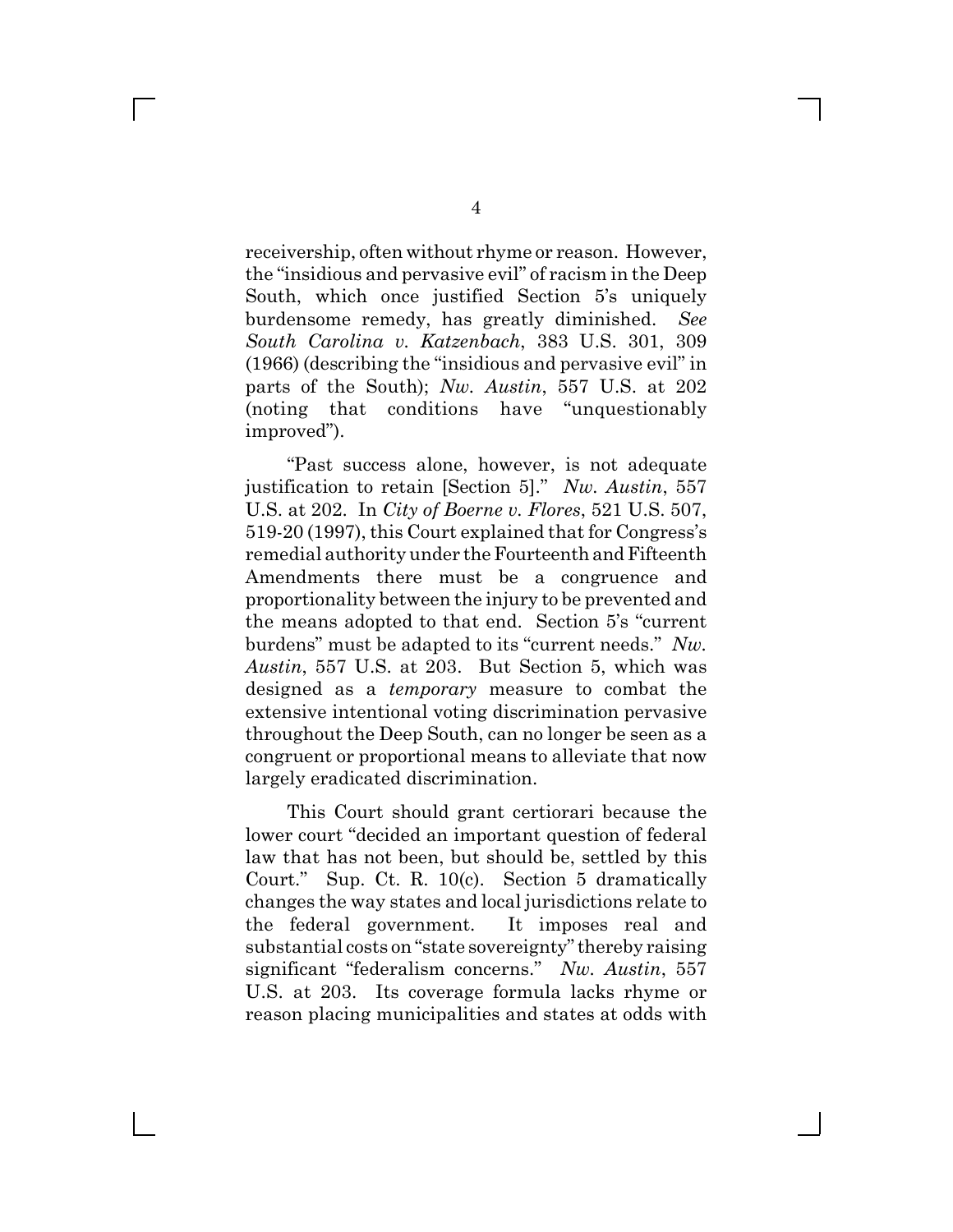local laws and state constitutions. Further, Section 5^s focus on the "effects" of a particular voting change, raises potential conflicts with the Fourteenth Amendment's guarantee of equal protection. Section. 5, which is not set to expire until 2031, should be reviewed by this Court.

#### **ARGUMENT**

#### **I**

## **THE COURT SHOULD GRANT CERTIORARI BECAUSE SECTION 5 IMPOSES SIGNIFICANT BURDENS ON FEDERALISM AND STATE SOVEREIGNTY THAT MUST BE JUSTIFIED BY CONTEMPORARY DISCRIMINATION**

There is no doubt that the Voting Rights Act, and Section 5 in particular, represented a dramatic upheaval to the relationship between the federal government and the states. *Nw. Austin*, 557 U.S. at 202-03. Amici urge this Court to grant certiorari here and in the companion case, *LaRoque v. Holder*, 679 F.3d 905 (D.C. Cir. 2012), *petition for cert. filed*, *sub nom.*, *Nix v. Holder* (U.S. July 20, 2012) (No. 12- 81), because the circumstances that led this Court to validate the Act may no longer be present. The immense costs to federalism imposed by Section 5 should undergo rigorous review by this Court. Failure to review Section 5 would make these dramatic changes *de facto* permanent.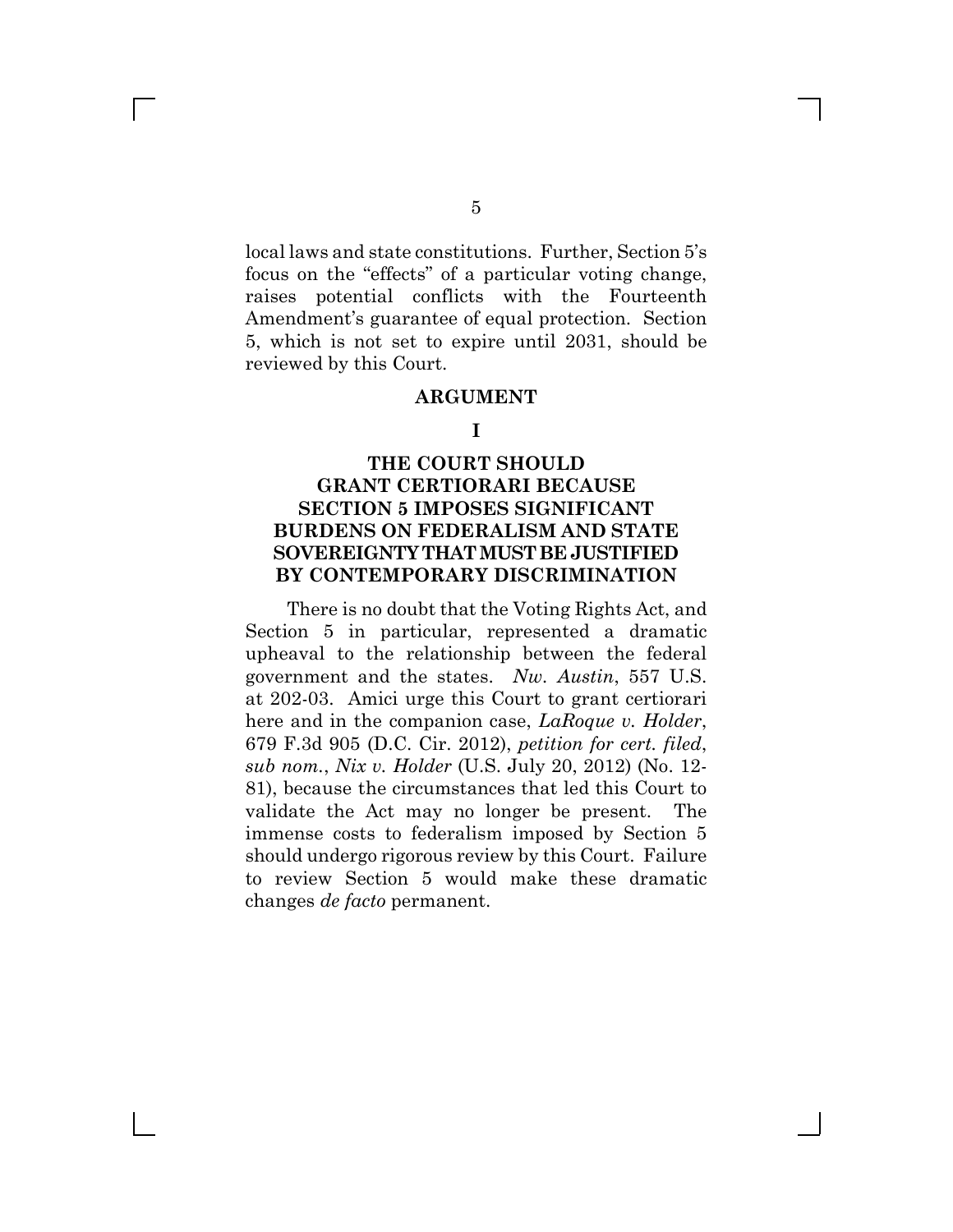#### **A. Conditions in the South No Longer Justify Blanket Section 5 Coverage**

 $\mathbf{L}$ 

Today, political and social conditions are far different from those of forty years ago when certain state legislatures and county officials did whatever was necessary to ensure the continued disenfranchisement of black voters. Government action approaching such blatantly racist conduct could not even exist today given this country^s growing shift to a color-blind society that just recently saw the election of our nation's first black President, the increasing intolerance for racism among most Americans, and the ever present scrutiny of news media. *See* Abigail Thernstrom, *Section 5 of the Voting Rights Act: By Now, a Murky Mess*, 5 Geo. J.L. & Pub. Pol^y 41, 74 (2007) (describing decline of white racism).

Section 5 is a federally intrusive law that injects the federal government directly into the policy-making process at the state and local levels. In extending Section 5, Congress simply assumed that covered jurisdictions remain mired in a discriminatory past. The measures provided by Section 5 were necessary in 1965, "because case-by-case adjudication of voting rights lawsuits proved incapable of reining in crafty Dixiecrat legislatures determined to deprive African Americans of their right to vote, regardless of what a federal court might order." Samuel Issacharoff, *et al.*, *The Law of Democracy: Legal Structure of the Political Process* 546-47 (2d ed. 2002); *see* H.R. Rep. No. 89-439, *reprinted in* 1965 U.S.C.C.A.N. 2437, 2440-41 (describing repeated delays in the judicial process).

Originally, Section 5^s coverage was limited mainly to jurisdictions of the Deep South. The experience federal officials gained from enforcing the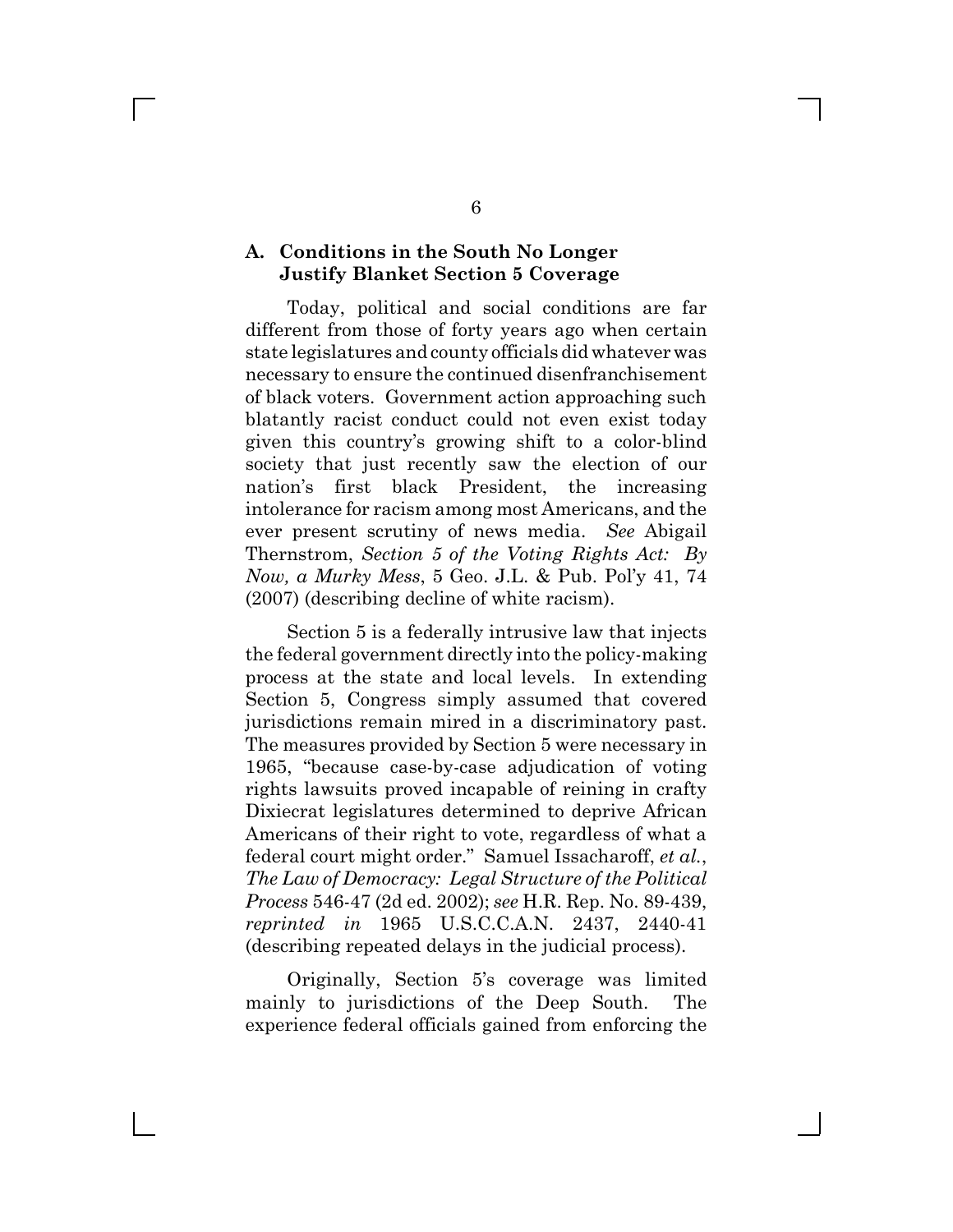early voting rights statutes prior to 1965 allowed the framers of the Act to precisely identify which states and counties continuously and deliberately committed Fifteenth Amendment violations. In the context of this "unremitting and ingenious defiance of the Constitution," it was possible to infer that any change in voting procedures that occurred in certain southern jurisdictions was for a discriminatory purpose. *See Katzenbach*, 383 U.S. at 309 (describing the "insidious" and pervasive evil" in parts of the South). Those jurisdictions were all of Alabama, Georgia, Louisiana, Mississippi, South Carolina, Virginia, and most counties in North Carolina. Hearings on H.R. 4249, Before Subcomm. No. 5 of the House Comm. on the Judiciary, 91st Cong., 1st Sess. 92-93 (1969). Armed with this knowledge, the framers of the Act carefully crafted a triggering formula to make Section 5 apply to those states and jurisdictions. Thernstrom, *Section 5*, *supra*, at 46, 49.

As a result, Section 5 of the Act "remains alone in American history in its intrusiveness on values of federalism and the unique and complicated procedures it requires of states and localities that want to change their laws." Nathaniel Persily, *Options and Strategies for Renewal of Section 5 of the Voting Rights Act*, 49 How. L.J. 717, 718 (2006).

Today, however, the unconscionable and deliberate vote suppression tactics that were implemented by governments in the Deep South in 1965, and which were the sole justification for the temporary intrusiveness of Section 5, have been eradicated. The Jim Crow inspired barriers to voting, such as intentionally discriminatory literacy tests and poll taxes, are no longer in use, and the numbers of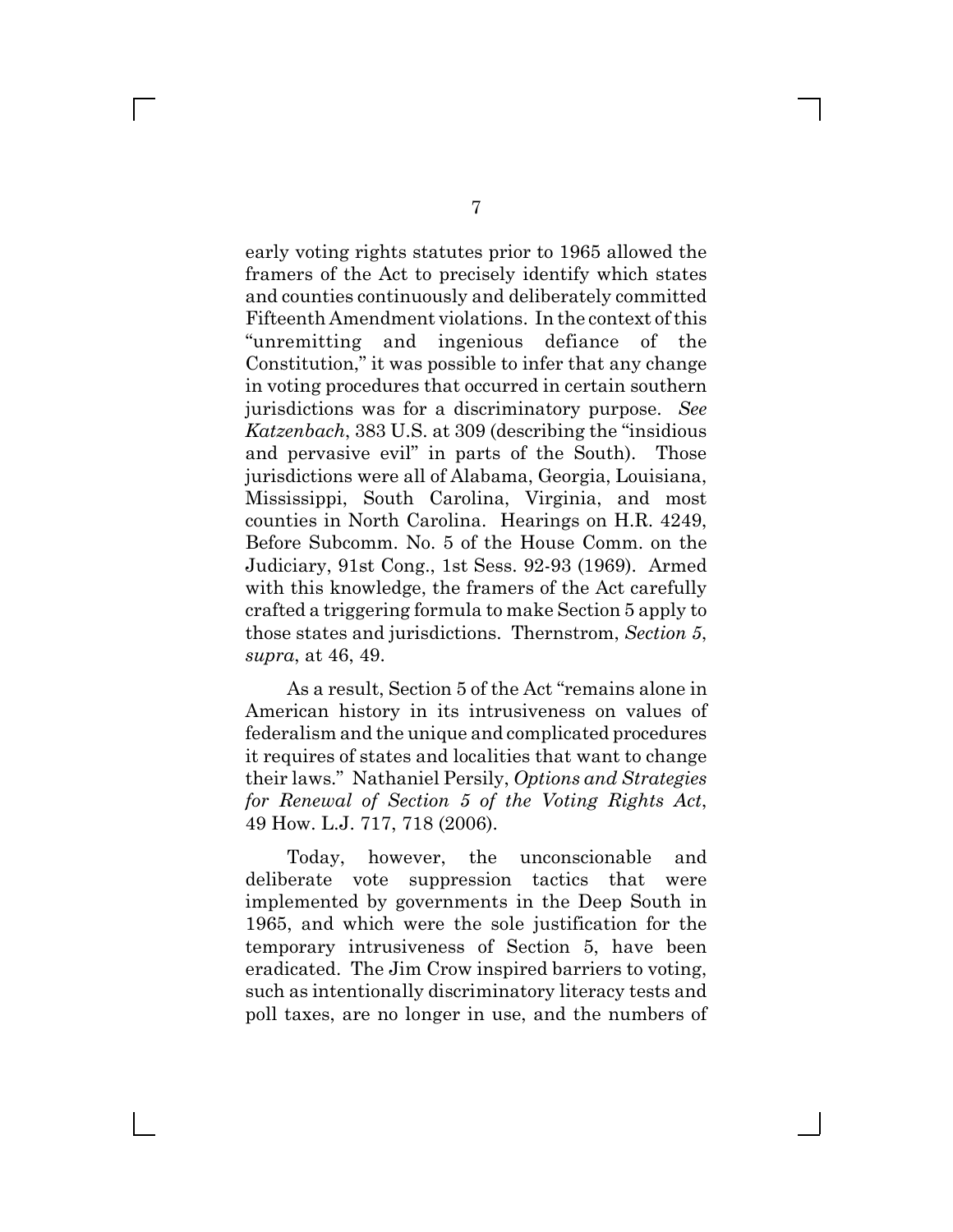minority officeholders are at historically high levels, as are levels of minority electoral participation. Persily, *supra*, 49 How. L.J. at 719. Almost thirty years ago, there were few black elected officials; the Democratic Party was the only political party in much of the South; voting was extremely polarized along racial lines; and the major voting issues of the day concerned multimember and at-large election structures that hindered black political representation. Richard H. Pildes, *Political Avoidance, Constitutional Theory, and the VRA*, 117 Yale L.J. Pocket Part 148 (2007). Today there is robust two-party competition in the South; a significant number of black officials serve at all levels in states with large minority populations, with black elected state legislators making up 31 to 45% of all Democrat state legislators in the Deep South states of Alabama, Florida, Georgia, Louisiana, Mississippi, and South Carolina; multiethnic jurisdictions abound, rather than the old biracial districts of the South thirty years ago; and there has been a decline in polarized racial voting. *Id.* at 149.

Section 5<sup>'</sup>s intrusiveness deprives "local jurisdictions a customary range of political decisions including districting, terms of office, and electoral systems—that were ordinarily subject to what Justice Souter would term the pulling and hauling of everyday politics." Samuel Issacharoff, *Is Section 5 of the Voting Rights Act a Victim of Its Own Success?*, 104 Colum. L. Rev. 1710, 1711 (2004) (citing *Johnson v. De Grandy*, 512 U.S. 997, 1020 (1994)). In extending Section 5 without altering its coverage of states in the Deep South, Congress failed to address difficult policy issues created by the changed social landscape, and locked Section 5 in place until the year 2031 in the hopes those issues will go away. Pildes, *supra*, 117 Yale L.J.

 $\Box$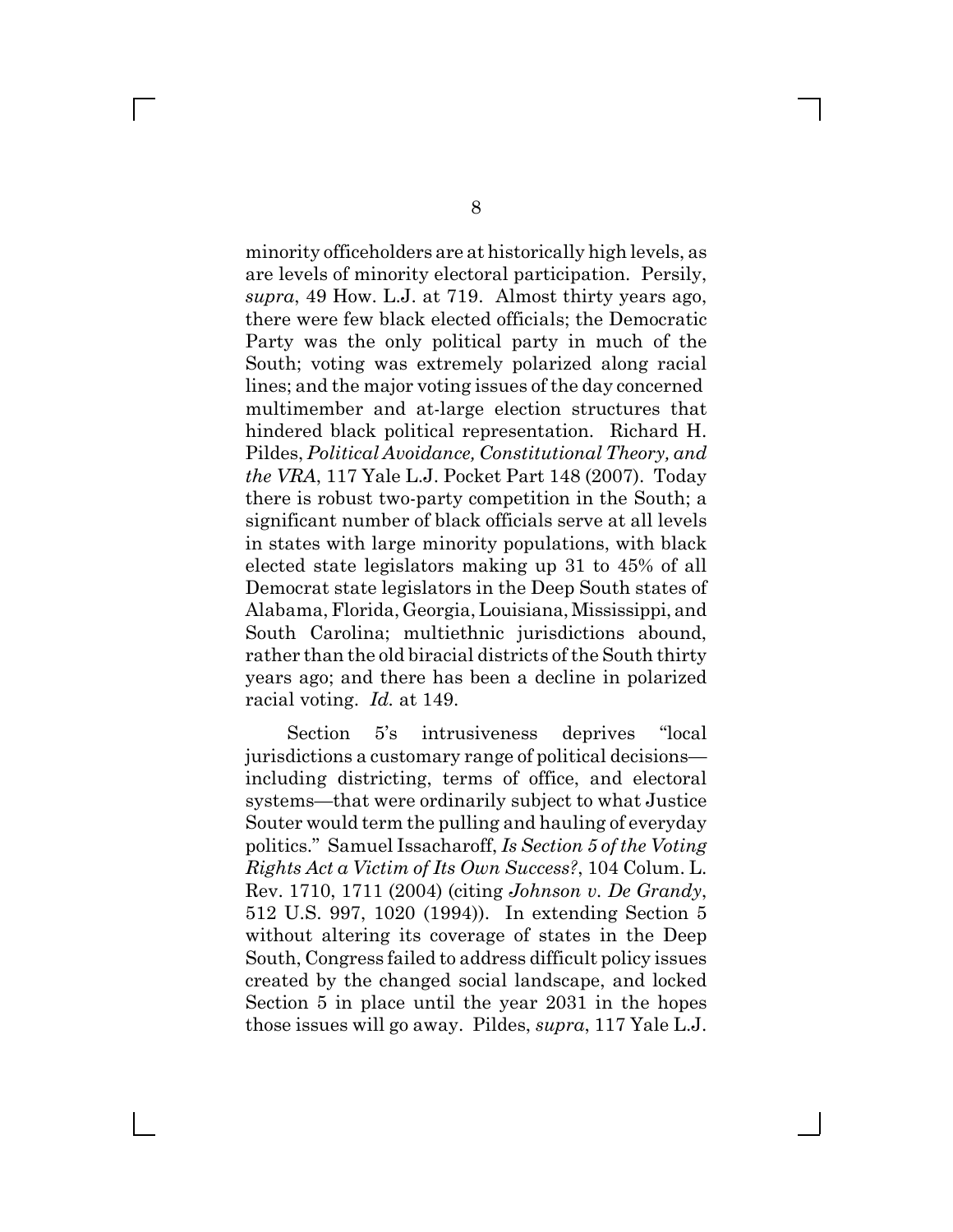Pocket Part at 148. Congress made no concessions to the post 1982 *City of Boerne* doctrines, nor to the social, political, and institutional changes since 1982. *Id.* at 153. It is true that Congress held hearings prior to the 2006 reauthorization, but strangely those hearings had no effect on the content of the law. *Id.* at 151.

### **B.** Section 5's Coverage Formula **Places Great Strain on States and Municipalities and Raises Significant Tenth Amendment Concerns**

The 2006 reauthorization of Section 5 fails to reflect *any* of the changes that have occurred in the South or the other scattered jurisdictions that are subject to Section 5^s coverage formula. Pildes, *supra*, 117 Yale L.J. Pocket Part at 149-50. As a result, Section 5<sup>'</sup>s coverage has become even more overinclusive and underinclusive since its last reauthorization in 1982. Persily, *supra*, 49 How. L.J. at 723. Those jurisdictions that were selected for coverage based upon voting statistics from 1975 or earlier are no longer the worst or most notorious offenders of minority voting rights. *Id.* at 723-24 (citing The National Commission on the Voting Rights Act, *Protecting Minority Voters: The Voting Rights Act* at Work 1982-2005 (Feb. 2006)).<sup>2</sup> Thus, subjecting these jurisdictions to the continued coverage of Section 5 cannot logically be supported. *See id.* at 724 (discussing how renewal of Section 5^s old coverage would leave the Act "incongruent" and "disproportionate"). For instance, Section 5 covers

<sup>2</sup> *Available at* http://www.lawyerscommittee.org/admin/voting\_ rights/documents/files/0023.pdf (last visited Aug. 21, 2012).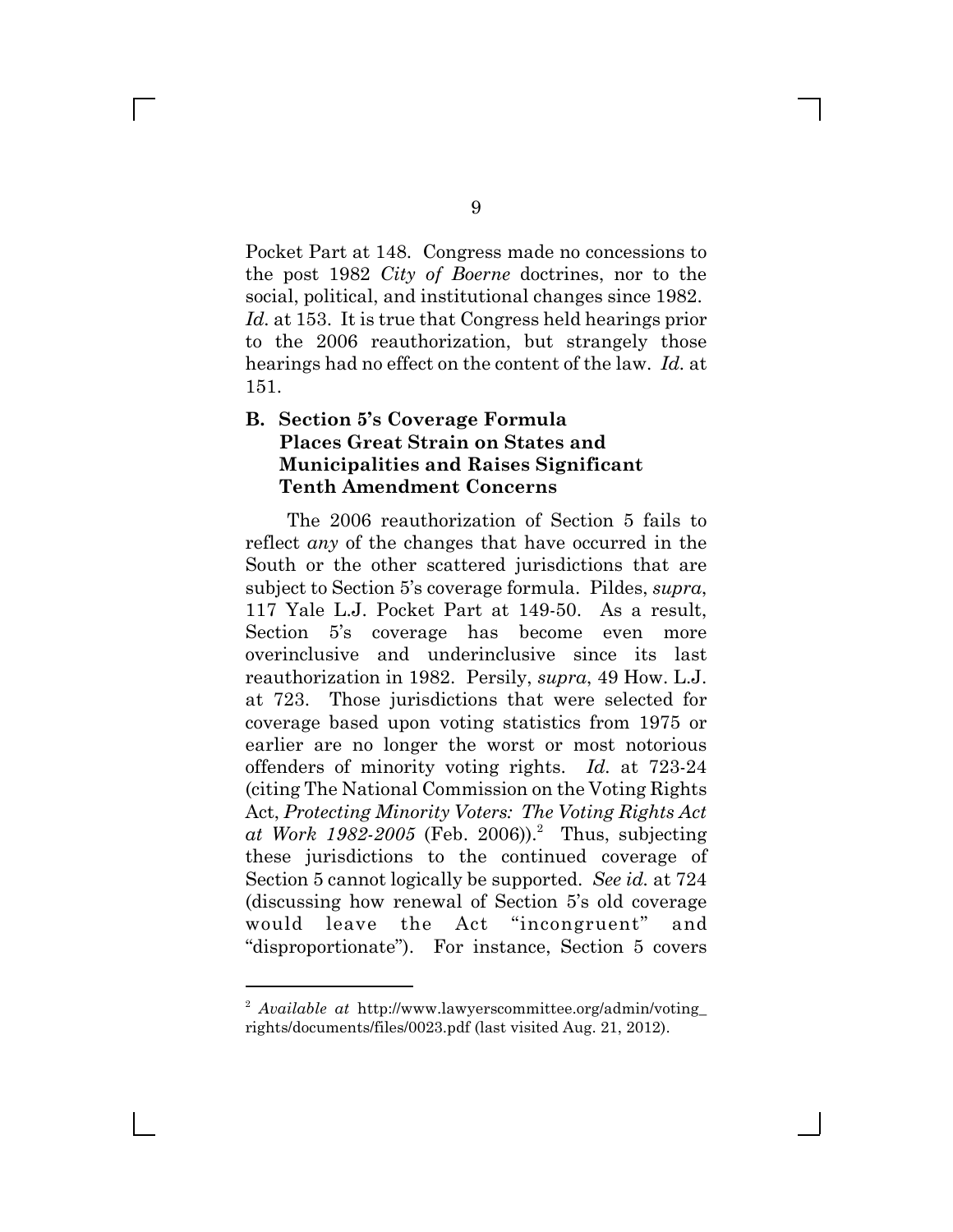counties in New Hampshire and Michigan which have experienced few claims of discrimination, but not the counties which experienced recent well-known voting problems in Ohio and Florida. *Id.* at 723; *see also* U.S. Dep^t of Justice, Civil Rights Div., Voting Section Home Page, *Section 5 Covered Jurisdictions*. 3

This outdated coverage scheme has real consequences to the jurisdictions that are forced to live under Section 5^s heavy hand. In *Lopez v. Monterey County*, 519 U.S. 9, 12-14 (1996), changes to statewide California law led Monterey County, a covered county, to reorganize its court system. The resultant voting changes were thus a product of statewide law meant to make the judicial system more efficient and practical. Even though California is not a covered jurisdiction, Monterey County's actions—done in accordance with state law—led to a lawsuit alleging that Monterey County failed to seek preclearance. *Id.* at 15. When the case returned to this Court a second time, the Court held that noncovered states must preclear any statewide voting change where it will have an effect in a covered county. *Lopez v. Monterey County*, 525 U.S. 266, 269 (1999). Thus, California cannot enact any statewide voting change without first getting prior consent from the federal government, even though California is *not covered* and has no history of discrimination that justifies Section 5 coverage.

The result of the *Monterey County* cases is all the more absurd when one considers the primary reason underlying Monterey County^s inclusion as a covered jurisdiction. Monterey County became subject to

 $\Box$ 

<sup>3</sup> *Available at* http://www.justice.gov/crt/about/vot/sec\_5/covered .php (last visited Aug. 21, 2012).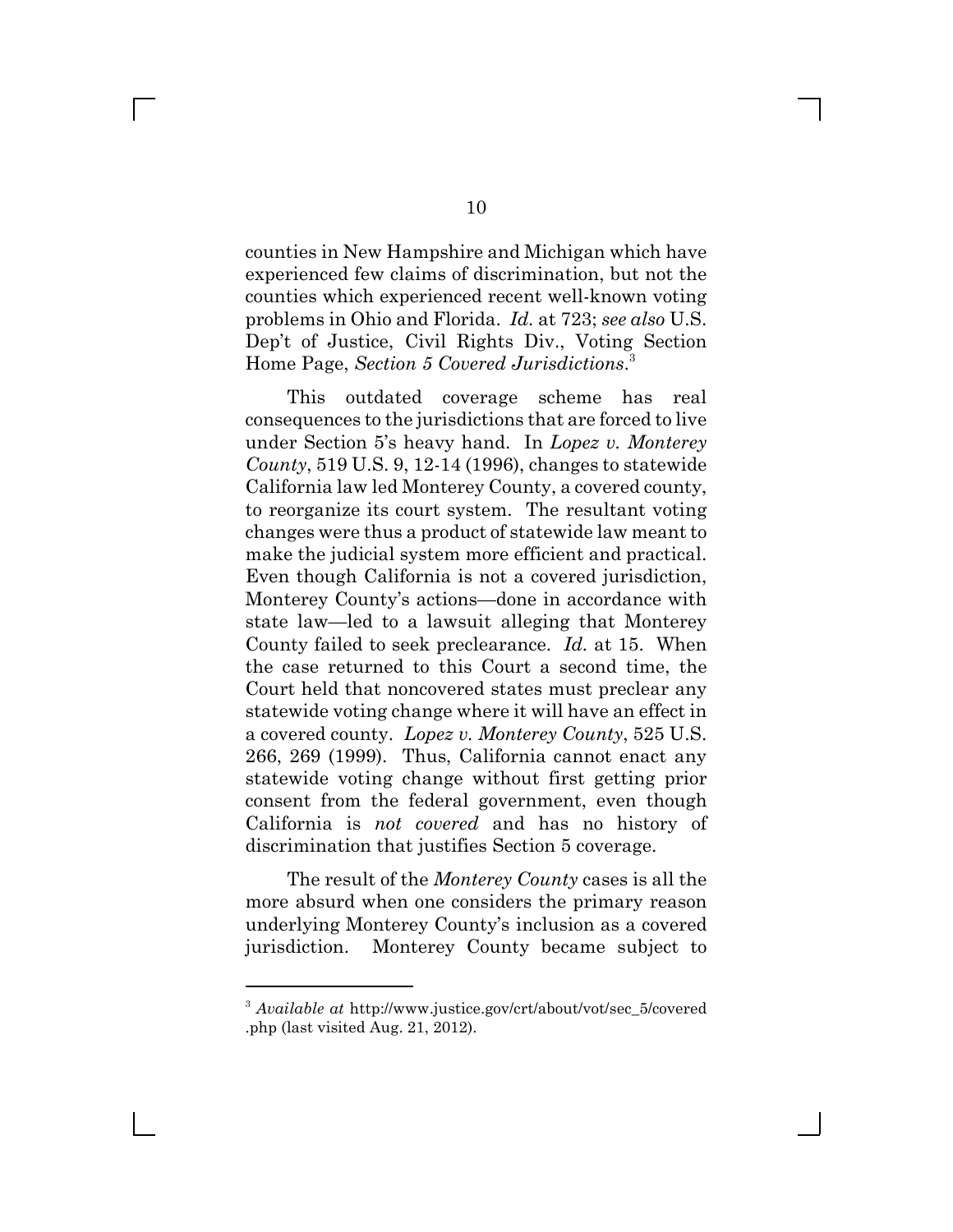Section 5 coverage in 1970 after the Census Bureau determined that fewer than 50% of the voting age residents in the county had voted in the November, 1968, presidential election. *See* 42 U.S.C. § 1973b(b); 35 C.F.R. Part 51 (Appendix); 35 Fed. Reg. 12354 (July 24, 1980); 36 Fed. Reg. 5809 (Mar. 27, 1971). In 1968, Monterey County had within its borders a large and active military base, Fort Ord Army Base, most of whose residents would not be expected to vote within Monterey County. *See Carrington v. Rash*, 380 U.S. 89, 91 n.3 (1965). Monterey County also housed the Naval Post-Graduate School. Moreover, Soledad State Prison was and is located in Monterey County. Under California law, the thousands of inmates could not vote. Cal. Const. art. II, § 4. The combined populations of the military outposts and the prison accounted for almost one-sixth of the County^s total population. Appellee State^s Brief on the Merits in *Lopez v. Monterey County*, 519 U.S. 9 (1996) (No. 95-1201), at 1-2. With a large proportion of this population not voting, the turnout for the 1968 elections fell below 50%, thus triggering the coverage provisions of the Voting Rights Act. Rampant discrimination is noticeably absent from the reasons Monterey County is included as a covered jurisdiction.

California, a sovereign state, should be able to determine the qualifications of its own officers and the structure of its own government, yet Section 5 prevents that. California should be able to impose state restrictions on subordinate political entities in furtherance of its decisions regarding the best qualifications and structure, but again, Section 5 prevents that. The federal government has never found that California^s state election laws discriminate against minorities, even when those laws are directed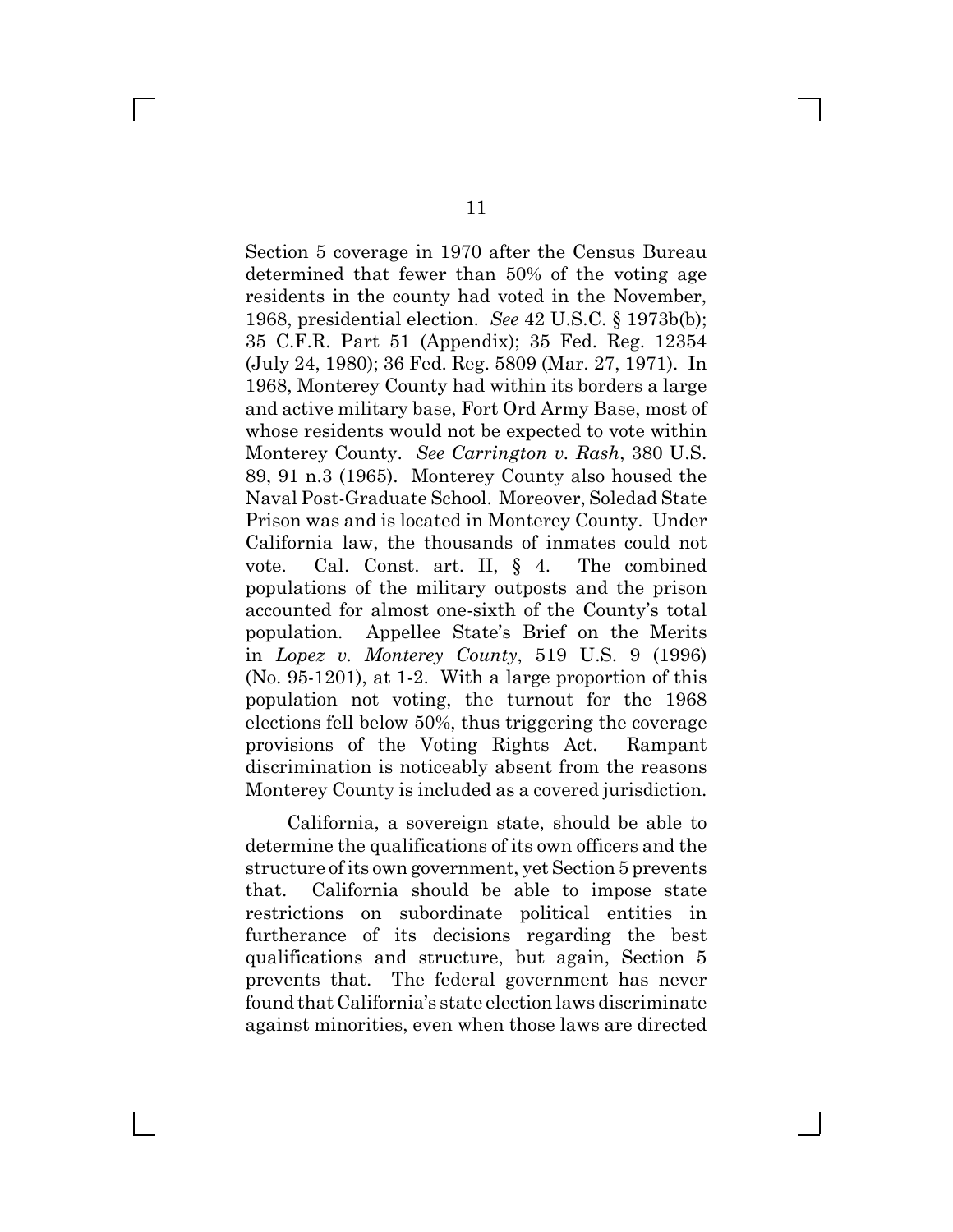toward particular counties. No county, a mere political subdivision of the state, should be able to declare itself exempt from these nondiscriminatory provisions. Given the fundamental principles of federalism, micromanagement by the federal government in the absence of discriminatory conduct by the state raises significant Tenth Amendment state sovereignty questions.

Prior to 2006 reauthorization, legal scholars warned that if Congress left Section 5 unchanged, it would become increasingly difficult to account for the differences between jurisdictions covered and not covered in terms of addressing new specific areas of systematic minority voting-rights problems. Pildes, *supra*, 49 How. L.J. at 754; *see* Nathaniel Persily, *The Promise and Pitfalls of the New Voting Rights Act*, 117 Yale L.J. 174, 183 n.32 (2007) (describing testimony of Professors Richard Hasen, Samuel Issacharoff, Nathaniel Persily, and Richard Pildes in the Senate hearings prior to reauthorization). Congress's failure to change Section 5^s coverage area thus raises serious questions about Section 5^s constitutionality. The reauthorization of Section 5^s invasive scheme on the same jurisdictions for another 25 years is an act of political abdication, not responsibility. Pildes, *supra*, 117 Yale L.J. Pocket Part at 148. As this Court noted, "The statute's coverage formula is based on data that is now more than 35 years old, and there is considerable evidence that it fails to account for current political conditions." Nw. Austin, 557 U.S. at 203.

The Section 5 burden placed on states and jurisdictions severely strains the bounds of federalism by requiring sovereign states to amend their own laws

 $\Box$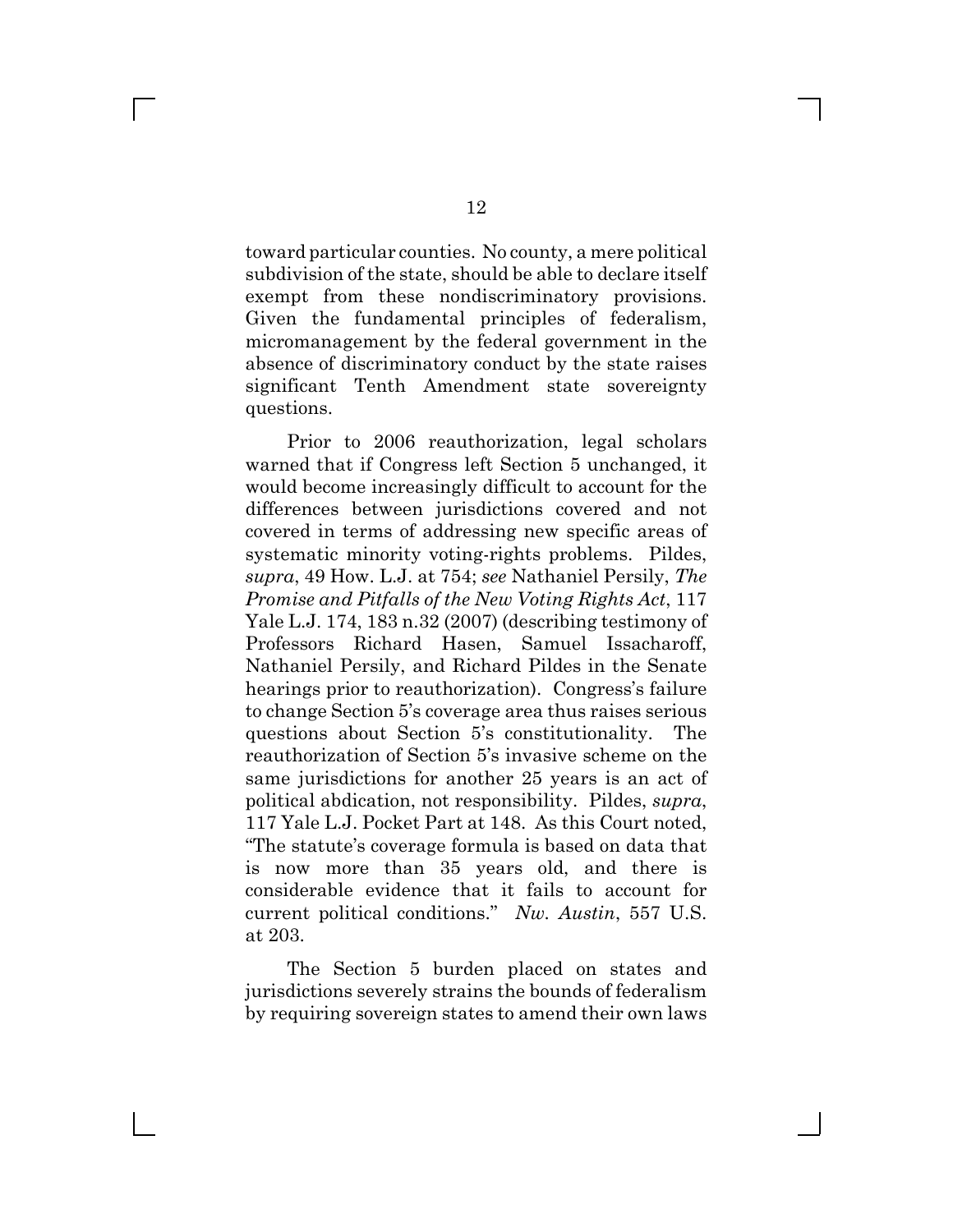and constitutions to accommodate the federal government^s view of the preferred method of conducting elections. While the intrusiveness of Section 5 is suspect as an initial matter, it is significantly more so when the states and jurisdictions subjected to its burdens cannot be reconciled by contemporary voting or discrimination statistics. Review is required to ensure that the constitutional guarantee of dual sovereignty is only infringed where necessary to enforce the Fifteenth Amendment.

**II**

### **THE COURT SHOULD GRANT CERTIORARI BECAUSE** THE "EFFECTS TEST" OF SECTION 5 **RAISES SERIOUS EQUAL PROTECTION CONCERNS THAT SHOULD BE ADDRESSED BY THIS COURT**

In the court below, Judge Williams recognized "the troubling tension" between Section  $5^{\prime}s$ "encouragement of racial gerrymandering and the ideals embodied in the [Constitution]." *Shelby County*, *Alabama v. Holder*, 679 F.3d 848, 902-03 (D.C. Cir.  $2012$ ) (Williams, J., dissenting). This "tension" is wellknown to this Court. "[C]onsiderations of race that would doom a redistricting plan under the Fourteenth Amendment or  $\S 2$  seem to be what save it under  $\S 5$ ." *Nw. Austin*, 557 U.S. at 203 (citation omitted). Section 5 is currently used as sword by the "*minority group's majority*"—ignoring the "minority group's *own minority*"—to gerrymander voting districts according to racial stereotypes. *Shelby County*, 679 F.3d at 903 (Williams, J., dissenting). There is little doubt that the "principal use of  $\dots$  Section  $\vert\vert 5 \dots$  is to coerce state and local jurisdictions into drawing districts with an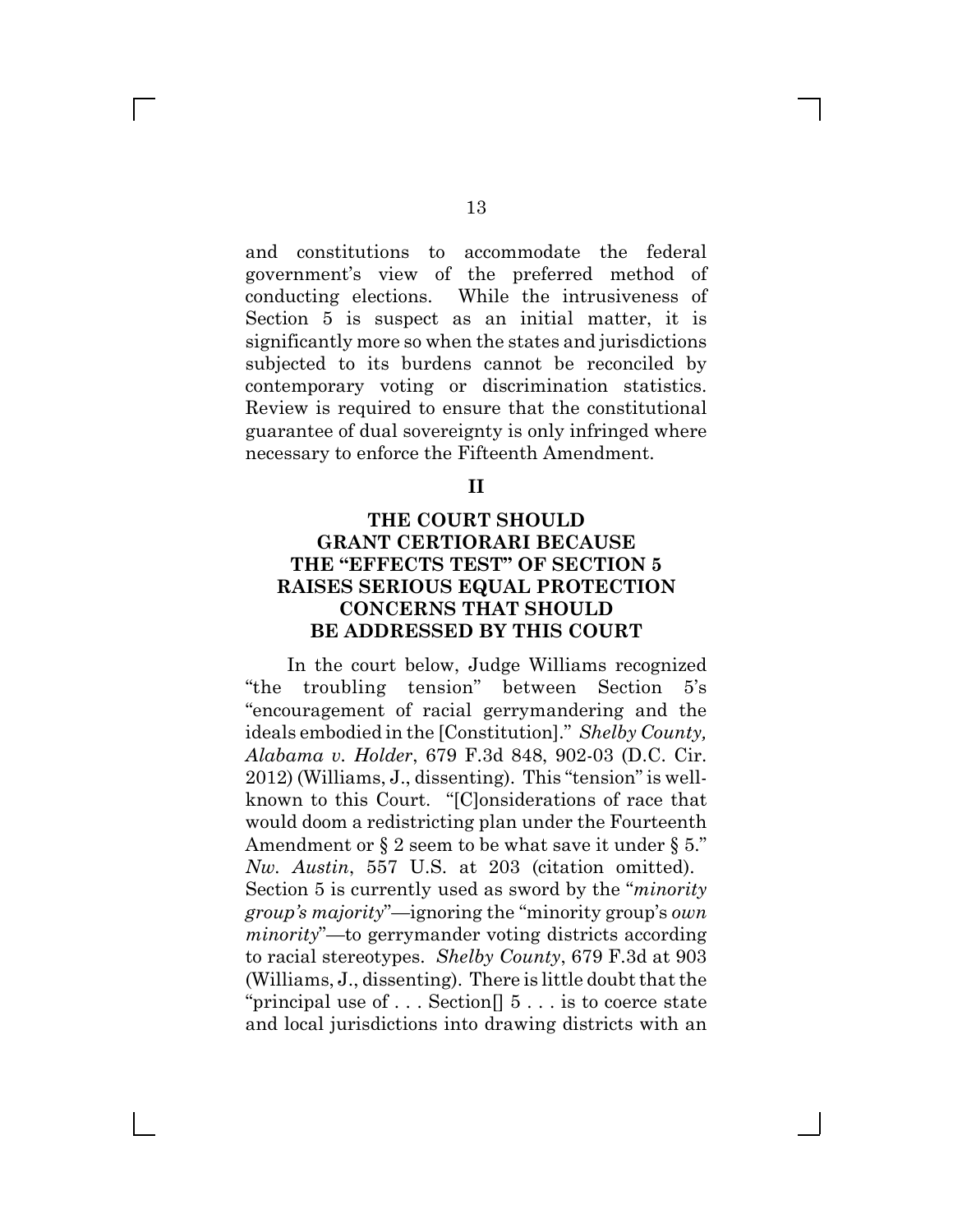eye on race." Roger Clegg, *The Future of the Voting Rights Act after* Bartlett *and* NAMUDNO, 2008-09 Cato Sup. Ct. Rev. 35, 40 (2009) (emphasis omitted).

Section 5<sup>'s</sup> primary use to create race-based districts<sup>4</sup> brings it into direct conflict with the Equal Protection Clause. The Equal Protection Clause mandates that, " $[n]$ o State shall . . . deny to any person within its jurisdiction the equal protection of the laws." U.S. Const. amend. XIV, § 1. Decisions of this Court have made clear that distinctions between persons based solely upon their ancestry "are by their very nature odious to a free people whose institutions are founded upon the doctrine of equality." Adarand *Constructors, Inc. v. Pena*, 515 U.S. 200, 214 (1995) (quoting *Hirabayashi v. United States*, 320 U.S. 81, 100 (1943)). The core purpose of the Equal Protection Clause is to eliminate governmentally sanctioned racial distinctions. *City of Richmond v. J. A. Croson* Co., 488 U.S. 469, 495 (1989). Where the government proposes to ensure participation of "some specified" percentage of a particular group merely because of its race," such a preferential purpose must be rejected as facially invalid. *Regents of the Univ. of Cal. v. Bakke*, 438 U.S. 265, 307 (1978) (plurality opinion). Accordingly, all racial classifications by government are "inherently suspect," *Adarand*, 515 U.S. at 223 (citation omitted), and "presumptively invalid." Shaw *v. Reno*, 509 U.S. 630, 643-44 (1993). "A racial

<sup>&</sup>lt;sup>4</sup> The abuse of the effects test—using it not to combat true disparate treatment, but to advance a more partisan agenda—is starkly presented in the companion case. *See* Petition for Writ of Certiorari, *LaRoque v. Holder*, 679 F.3d 905 (D.C. Cir. 2012), *petition for cert. filed*, *sub nom.*, *Nix v. Holder* (U.S. July 20, 2012) (No. 12-81), at 6-16. These facts help make *Nix* a good candidate for review by this Court.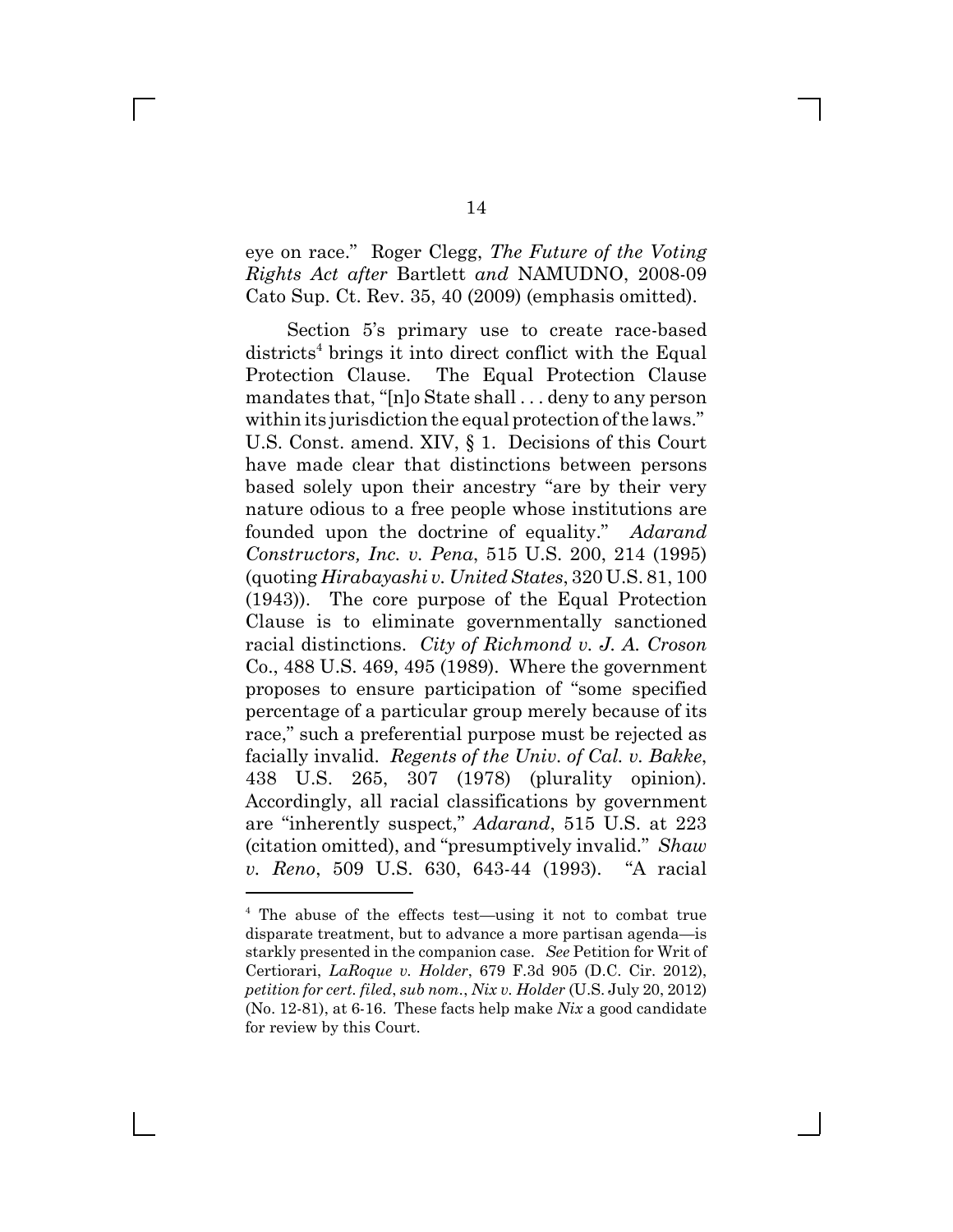classification, regardless of purported motivation, is presumptively invalid and can be upheld only upon an extraordinary justification." Pers. Adm'r of Mass. v. *Feeney*, 442 U.S. 256, 272 (1979).

"[A]ll racial classifications, imposed by whatever federal, state, or local governmental actor, must be analyzed by a reviewing court under strict scrutiny. In other words, such classifications are constitutional only if they are narrowly tailored measures that further compelling governmental interests." *Adarand*, 515 U.S. at 227. Before resorting to a race-conscious measure, the government must "identify [the] discrimination [to be remedied], public or private, with some specificity," and must have a "strong basis in evidence" upon which to "conclusel that remedial action [is] necessary." *Croson*, 488 U.S. at 504, 500 (citation omitted).

This Court has long held that the Fourteenth Amendment bans only disparate treatment-*i.e.* intentional discrimination—on the basis of race, not disparate impact. *See Vill. of Arlington Heights v. Metro. Hous. Dev. Corp.*, 429 U.S. 252, 264-65 (1977) (citation omitted) ("official action will not be held unconstitutional solely because it results in a racially disproportionate impact."); *Washington v. Davis*, 426 U.S. 229, 238-46 (1976) (finding no violation solely based on racially disparate impact). Similarly, this Court has also held that the Fifteenth Amendment only reaches intentional discrimination. *Rodgers v. Lodge*, 458 U.S. 613, 617 (1982); *City of Mobile, Alabama v. Bolden*, 446 U.S. 55, 62-65 (1980) (plurality op.) (citation omitted) ("The Fifteenth] Amendment prohibits only purposefully discriminatory denial or abridgment by government of the freedom to vote 'on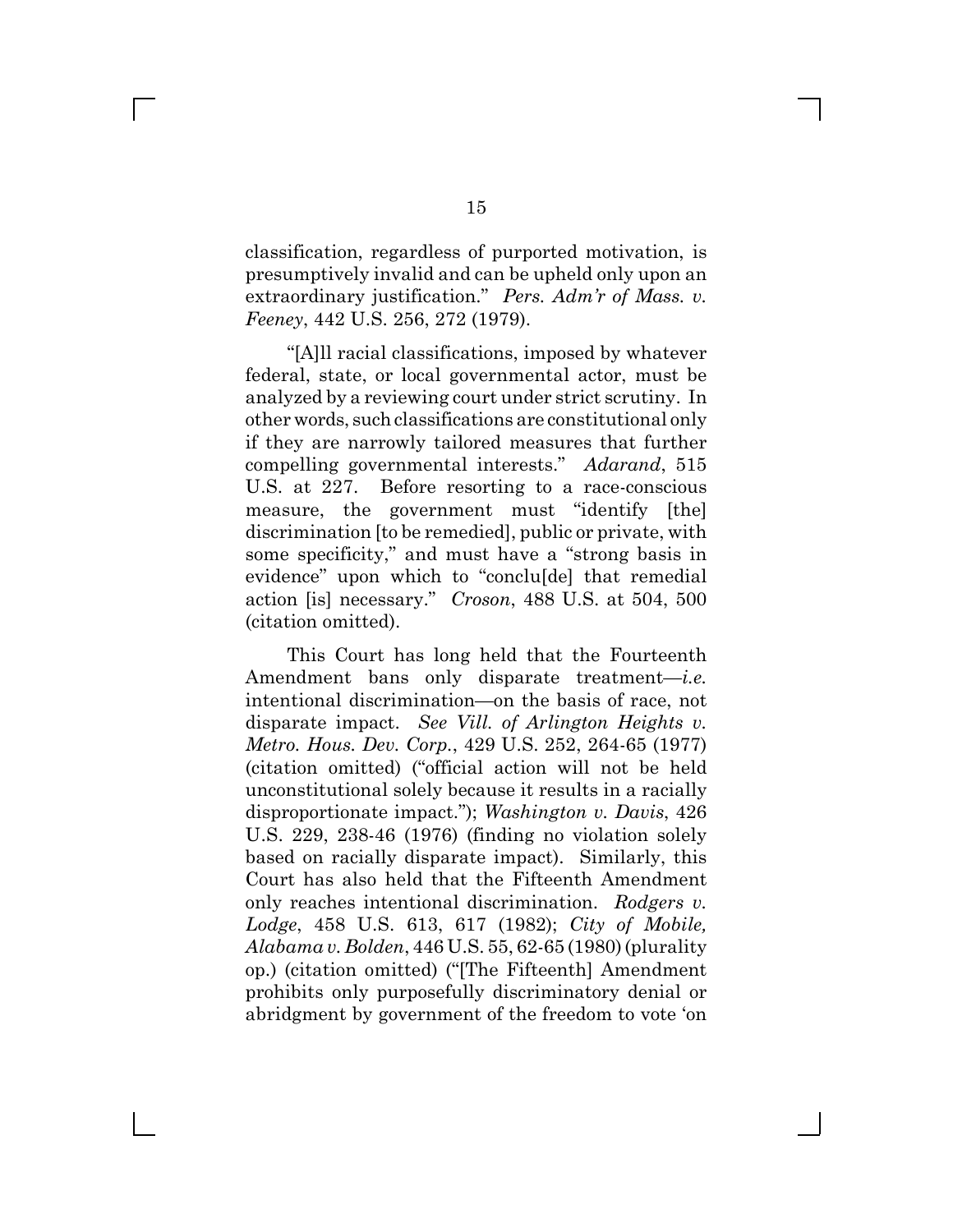account of race, color, or previous condition of servitude.'").

While both the Fourteenth and Fifteenth Amendments only reach intentional discrimination on the basis of race, Section 5 specifically targets racially disparate impacts. Under Section 5, a voting change will be precleared only where it "does not have the purpose and will not have the *effect* of denying or abridging the right to vote on account of race or color." 42 U.S.C. § 1973c(a) (emphasis added). Indeed, this Court recognized that Section  $5$  "goes beyond the prohibition of the Fifteenth Amendment." Nw. Austin, 557 U.S. at 202. Because disparate impact alone cannot justify a government^s race-based action, it is this effects test that has caused Section 5 to run up against the Fourteenth Amendment^s guarantee of equal protection. Section 5 requires the federal government to engage in race-based decision making where a disparate impact is found, and without more, there is no compelling governmental interest to constitutionalize the governmental act.

Congress may use its enforcement authority under the Fourteenth Amendment to rectify a disparate impact only where there is a "congruence" and proportionality" to the Fourteenth Amendment's guarantee of equal protection. *See City of Boerne*, 521 U.S. at 520. That is, there must be some showing that the ban on disparate impact is intimately tied to the goal of ending disparate treatment. There should be little doubt that this requirement also applies to the Fifteenth Amendment. "[T]he two were ratified within nineteen months of each other, have nearly identical enforcement clauses, were both prompted by a desire to protect the rights of just-freed slaves, and indeed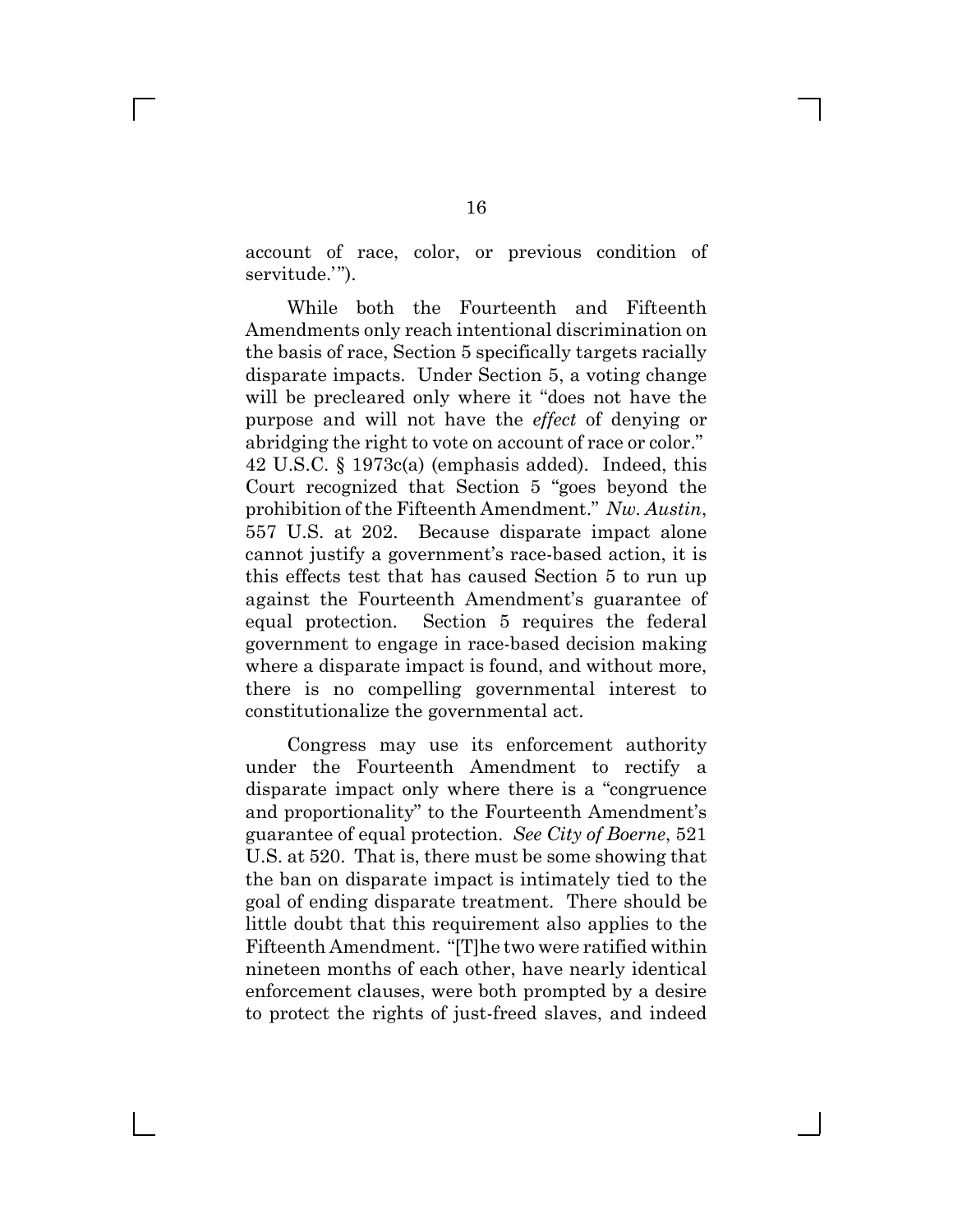have both been used to ensure our citizens' voting rights." Roger Clegg & Linda Chavez, *An Analysis of the Reauthorized Sections 5 and 203 of the Voting Rights Act of 1965: Bad Policy and Unconstitutional*, 5 Geo. J.L. & Pub. Pol^y 561, 570 (2007).

The 2006 reauthorization of the Voting Rights Act, however, fails to tie the disparate impact enforcement mechanism—the effects test—to the Fifteenth Amendment's requirement that legislation be designed to remedy *intentional* discrimination. *Id.* at 568-69 (discussing the nine "Findings" of the House bill and the lack of any relationship to eliminating intentional discrimination). "In sum, the record reads like an after the fact justification rather than a serious effort to provide constitutional justification for the reauthorization." *Id.* 

Prior to engaging in race-conscious action, equal protection law requires the government to identify intentional discrimination with specificity and precision, *Croson*, 488 U.S. at 504, and demands a strong basis in evidence that race-based remedial action is necessary. *Hunt*, 517 U.S. at 909. Absent a prior determination of specific necessity, supported by convincing evidence, the government will be unable to narrowly tailor the remedy, and a reviewing court will be unable to determine whether the race-based action is justified. *Croson*, 488 U.S. at 510. Section 5, by requiring race-based action untethered to remedying intentional discrimination, fails to abide this Court^s equal protection requirements. "It is a sordid business, this divvying us up by race."  $LULAC$ , 548 U.S. at 511 (Roberts, C.J., concurring in part and dissenting in part). Review by this Court is needed to ensure